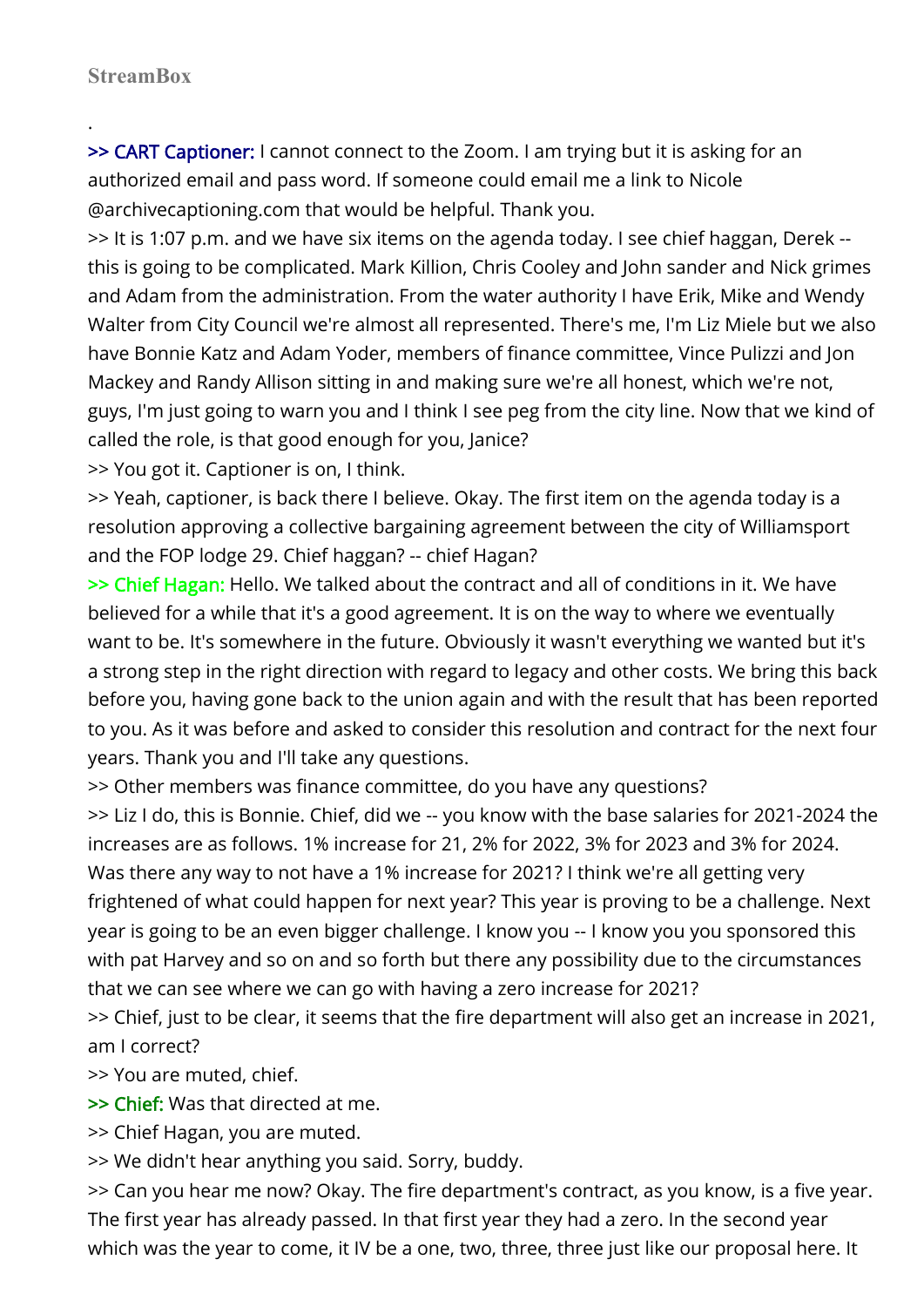will be identical. So yes, the fire department this next year it's my understanding and the fire chief can correct me if I'm wrong but I believe they are getting a 1% in 2021 here and that's what we're proposing in the first year of police contract as well.

>> Got it. And then sorry, Bonnie, I wanted to clarify that before the chief answered your question about the increase. What do you want to say --

>> I knew it was a 1% with the fire department but I thought it was for 2022. I don't have the contract with me so I can't remember.

>> During our negotiations, Mrs. Katz, we went back and forth on pay early on. And the result was to lower the amount early on in the contract but try to have a similar overall amount over the life. So the initial proposal during negotiations was zero for the first year and the union countered with the one. It stayed that way sense. My opinion on that issue in terms of changing it at this point would be if we went back to the union, I don't believe they would want to change it. I think they would want to go to arbitration on that. That's my opinion on that. We're at where we're going to be on all of these issues. And either accept what we have now or -- in terms of an agreement here or we're probably going to arbitration.

>> Thanks, chief. I think that's accurate. Mr. Yoder, any questions?

>> No real questions. We've gone through this previously. We're at where we're at unfortunately. I'm not sure I'll be supporting it but it's on the agenda, nonetheless. I suspect it will pass. It's unfortunate. I was hoping that we could work with the union to get a little bit more. I think with this budget session specifically, I think we're seeing that a number of these are likely unsustainable, but, you know, we're at where we're at. I trust chief with his comments. You know, we're probably right there. So I don't know that we have many other avenues to pursue, unfortunately. I don't really have any other questions. We're at where we're at.

>> Okay. Good. That would be my observation. The administration has negotiated frankly a good contract with a handful of good concessions from the union. We're making progress in the direction we want to make progress in. I know some of us are council are chafing at the economic burden imposed by some of our contractual obligations but it's important for all of us to understand that the unions have actually been working with us to make concessions given the budget year and maybe they are not as generous as the concessions that we would like to see and maybe these are not the perfect contracts, but, you know, every time we come back to the unable we hopefully have the opportunity to gain a little bit more ground and low your our costs moving forward, especially our long-term obligations like pensions and healthcare. And I think the -- you know, the police union negotiated in good faith, the chief and the administration did a good job negotiating it. And I believe --

personally I believe it's very much in our best interest to avoid arbitration at this point. So I'll be supporting the contract. But if I hear no other discussion, no further questions for the chief, I would take a motion. Whatever that the motion might be is fine, you know. >> Liz you are supporting it. I don't feel comfortable forwarding with a positive recommendation. We can forward it with a recommend that would make them more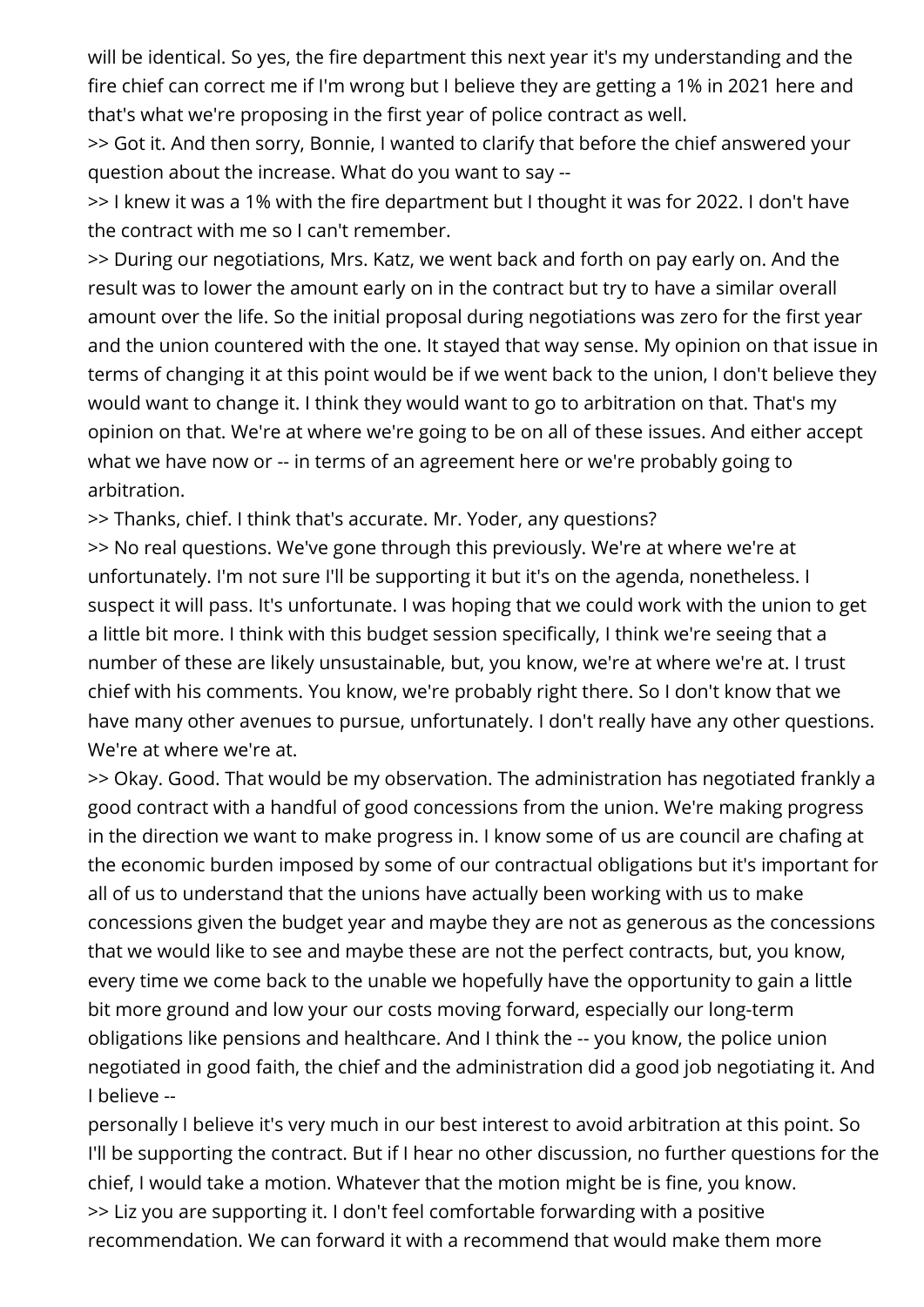comfortable.

>> I would vote for a positive recommendation. I recommend you make the motion that strikes you as most appropriate whether it's negative or no is fine with me. >> I make a motion to forward to the council with negative recommendation.

>> Do I hear a second.

>> Yes, second.

>> All in favor?

>> Aye.

>> Aye.

>> All opposed, nay. Chief thing that you very much for your presentation and we'll review this further on Thursday, obviously. Item number two is say resolution authorizing the police to hire one police officer, wheeler, I believe it was Jordan Wheeler but I don't quite remember the first name. Chief Hagan.

>> Thank, again, members of council and the administration. The resolution before you is to hire one police officer. Brandon Wheeler is a recent graduate of the police academy in Mansfield. He actually attended with our officers officer Schwab and Heath. He is a great candidate. He is a former intern here. He is a graduate of central mountain junior, senior high. He is a graduate of south hills school of technology with an associate's in criminal justice. He is an all around good young man. 23 years old. The son of Rodney and Tina Wheeler. A great candidate with the resignation of an officer recently in late September our number went down 47. We would be proposing that Brandon wheeler start his employment with the bureau on January 4. That's the same date that the assistant chief retires. Mark retires on that same day. Brandon would become 48 only for a moment, long enough for the chief to retire, and we'd be back to 47. His proposed badge number would be badge number 41 and he is a graduate of the academy already and he goes right on the street and begins counting towards manpower immediately along

with other new officers back from the academy. With that I'll take any questions.

>> That's exciting chief to have gotten someone who has been through the academy. Bonnie, Adam, questions?

>> Chief, we are -- Brandon is going to be taken care with [inaudible] retiring, right? >> There's background noise, I couldn't hear your question.

>> I am sorry. I'm at the store and we had customers. Brandon is taking Seacrest is retiring in the middle of January and is this going to bring the complement up to 47 or 48 once he retires?

>> We're at 47 we're budgeted for 49 this year. We never filled the 49th because of COVID. We were at 48. We had a resignation in September that brought us to 47. On the same day on January 4, the assistant chief will retire and Brandon Wheeler if approved by council would start his employment. He would become the 48th except the chief is leaving on the same day. So then we're down to 47. In the budget we have 48. Given Coronavirus it was the Mayor's choice to lower the number from 49 is approved by council. >> Questions?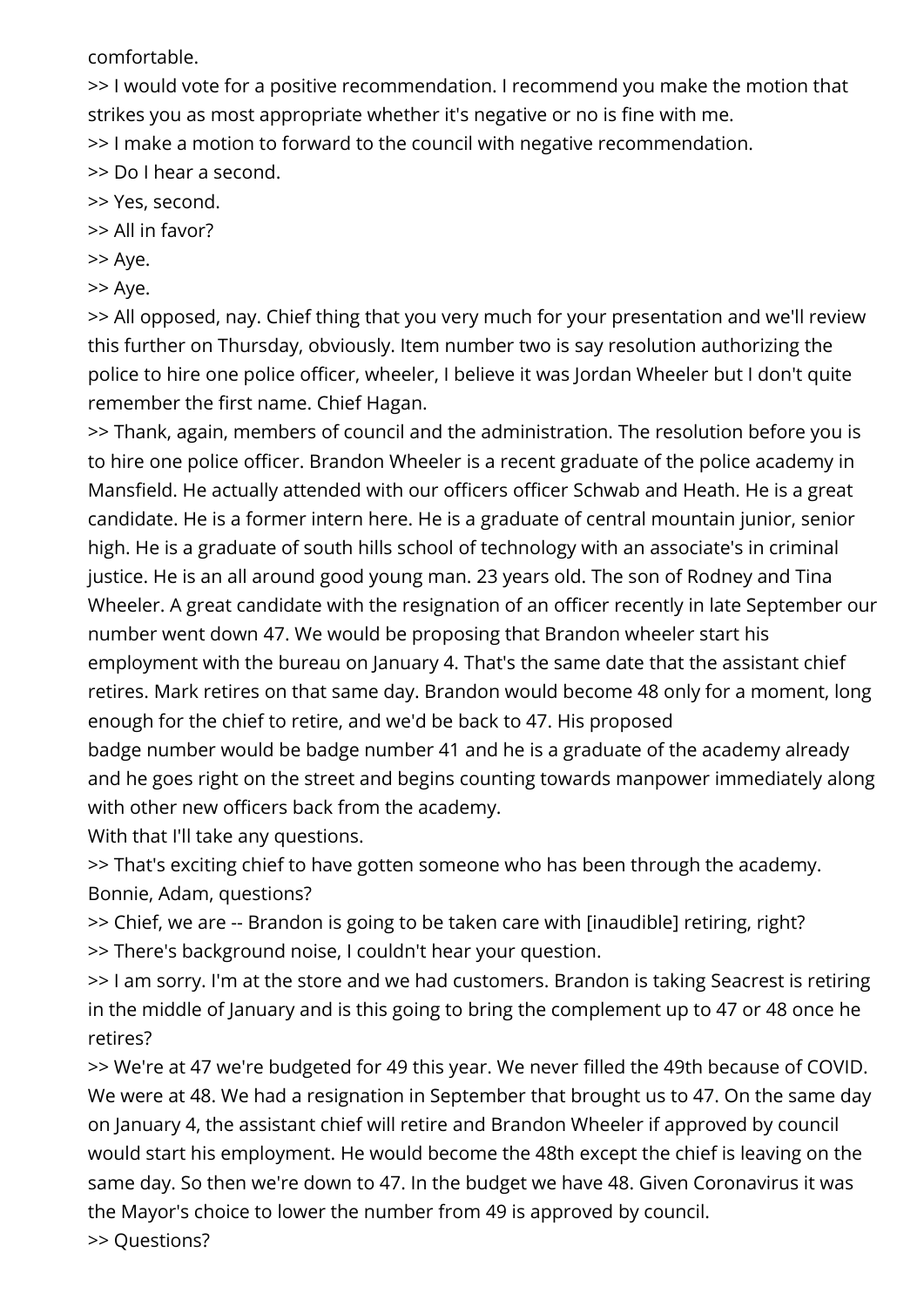>> Yeah, no. I've gone back and forth on this one. You know, with the discussion that we had last week with the overtime and the police, you know, this is obviously something we want to look at to minimize the over time. But the counter to the argument is, you know, with what we faced year over year and the comments I made about the unsustainability of the contracts and just the way we've been doing things, you know, I don't know that there really is a good way one way or the another to vote to be Frank.

That's no disrespect to our police department. Our police department does a really good job. Chief Hagan, you specifically, in thinking about the hires that were brought forward this year, I have full faith and confidence that all of hires you brought forward are good people. You go through a rigorous process and I love the fact that Mr. Wheeler has already been through academy. It's something we talked about through the years. It's all good to see and I've got full confidence that Mr. Wheeler is a good candidate. In thinking about going through the budget this year and thinking about how we have year over year tackled the budget as we have, the structural thing that it seems like we need to do to really fix it long term is to shift how do it so we're not deficit spending year over year. I think what that has to come down is how we shift the personnel strategy. That's not a reflection of any job or the quality that anybody.

Does I think our departments do a very, very good job, but, you know, hiring this police officer it's kind of going down the same path and it's really a no one situation one way or the other. Just some thoughts as I have toyed in -- and looked at, you know, which way to go with this. Again, I'm sure Mr. Wheeler is a great candidate. The chief has done nothing but bring forth good candidates but I've struggled with this one. I'm not sure I'll be supporting it or not. I appreciate your efforts and the efforts of the police department very much. It's more of a structural and fundmental thing that unfortunately is not - fundamental thing that unfortunately is not -- you understand what I'm saying, chief. That's all I have, Liz.

>> Liz I'd like to jump in here.

>> Sure.

>> I think we're bringing the complement up to as the chief is saying it fluctuates and maybe 49 for a minute if that. If we look at this realistically the lesser people that we have, the more over time we're going to have and we're trying to cut back on that. To me it's beneficial to try to bring that complement and keep it at at least 47, try to bring it to 48. And that's what we budgeted for. Right now, like you said, it's only 47. It's a catch-22, Adam. I see where you are coming from and understand, but we have to be careful how far back you take that complement before you really start bringing up the overtime and we don't want to do that either. Plus we don't want to put our police officers into any kind of danger because we have such a small complement. That's my feelings on this.

>> I understand, Bonnie. I've gone through that back and forth in my mind. Nobody wants our police to get hurt. Nobody wants our citizens to get hurt. It seems to me that a lot of issues that our police respond to are socioeconomic related and, you know, short of having a strategy to tackle that issue, you know, we're just going to keep seeing a lot of the same that we're seeing. The solution seems to be some kind of away to address the socioand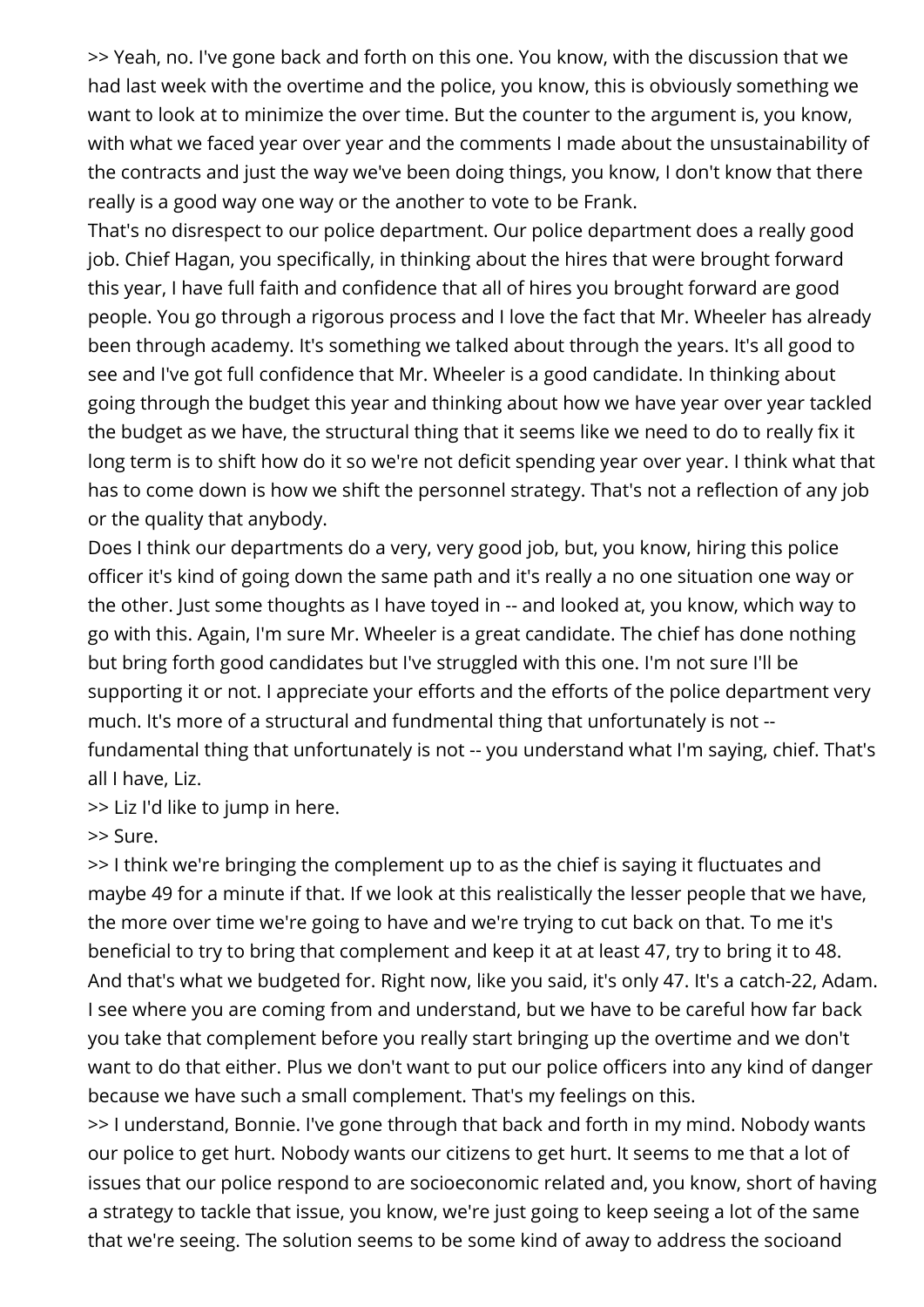economic problems that increase the need we have of police. We haven't done that for a number of years. You know, it's one of many problems that this group of elected leaders has inherited unfortunately so -- just some thoughts.

I appreciate the comments, Bonnie. I agree it's a catch-22, 100%.

>> You raise an interesting issue, Adam. The whole idea as many communities are currently considering the whole idea of partnering mental health workers with police officers, the kind of changing the way the police force is structured such that first responders are not necessarily armed units et cetera, et cetera, is a really powerful idea. When we're looking at individual hires, you know, I would caution you that as the chief said this officer is for about five hours going to be our 48th officer and he will then become number 47 because of a retirement. We will have over the years and over the decades plenty of attrition in the police department through retirement. I think that we need to make hires and come up to the full complement as much as possible under the current economic situation and we need to look at ways to restructure. If that's something that we want to do and I personally think it is something we should look at in the police department. We

need to look at ways in which we would kind of restructure our response time as a separate issue. But, you know, I see no reason. Chief, I don't know how many retirements we have coming up this year but I'm certain we're looking at at least one more hire currently. And actually I did want to ask chief, talk to me about our hiring list. I see that Mr. Wheeler is number 12 on the hiring list. So I am assuming we have four or five more before we need to make a new list?

>> Actually not. We have that many names on the list. However, we have already in anticipation of the attempt to fill these positions, we've gone to the bottom of list. And between the number 14, a young man named Nathaniel Kendall who the next person in line interested. Between him and the 19th person, last person, no one else is interested. Mr. Kendall who could be number 48 if approved by council would be it and we would need to give a new test very soon into the new year. And then that answers that question. I did have some general comments with your permission, ma'am, that I wanted to -- >> Please, chief.

>> to address some of the things Mr. Yoder said if you have a moment.

>> Absolutely, please. I would appreciate that.

>> Just some things to keep in mind as you are deciding what our budgets will be in the future. It's true they are talking about a different structure, the Mayor has talked about the idea of a community service person potentially in the future working for the city or with the city and responding to non-criminal type calls. That's one of his goals in the future to try to forward that idea in keeping with what you were discussing. However, from the enforcement standpoint and it's kind of a domino effect. We discussed how less officers means more overtime and more officers means less overtime but I must impress upon you the extraordinary effect of people working drug enforcement. When you have even if it's one or two assigned, enough the right people, you literally are arresting in a year 20, 30, 40 more even as part of a larger unit people who might not be arrested if they were not in the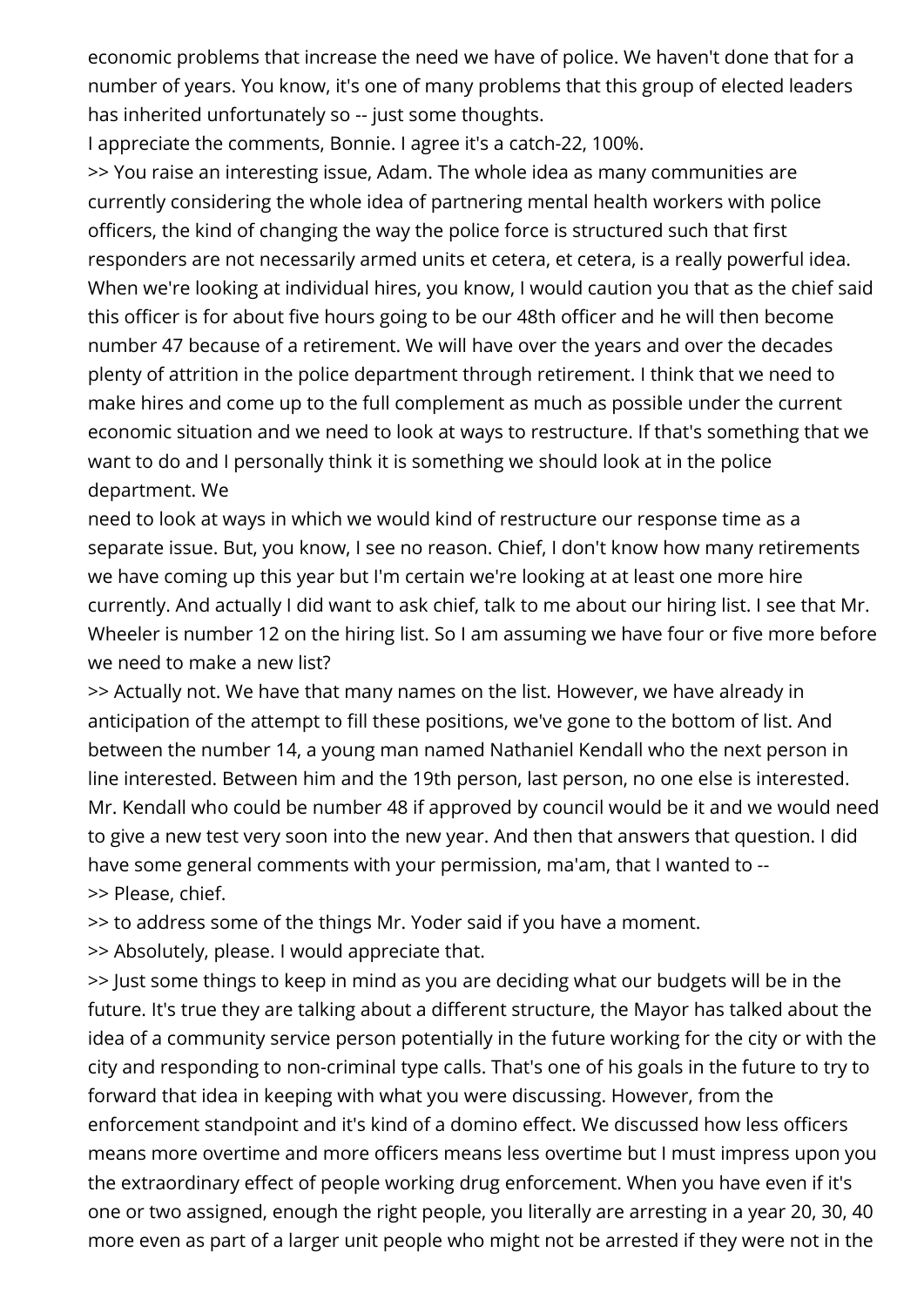unit. These are people involved in 24 hours a day in felony drug dealing who protect their investment with firearms either on their person all the time or in close proximity to them 24 hours a day. These are the people doing most, maybe not all, but most of the shootings and killing people in the city. These are the people you want off the street. The more of these people particularly city officers who know this city, the more of these people who are especially assigned in drug enforcement, the less people die here in the city that. Is an absolutely statistical fact. And the less police officers get shot at and all of those things. That's not saying someone can't get shot or hurt by a robbery Guy but historically people involved in felonious drug dealing are mostly those involved in violent crimes, particularly those involving firearms. Just in your deliberations on these budgetary issues and extraordinary constraints this year. I would ask with regards to drug enforcement in particular and the extraordinary effect on violent crime in the city, that you consider the money associated with allowing us to have one or two people assigned to do that work even as part of a larger unit as we discussed before. I was -- the other night -- unprepared for the presentation on overtime so I kind of had to react to that. But that one thing is very important. It has a -- it really -- over the years, these special units have come and gone and come and gone. Every time they go, we've seen an increase again in violent crime. We don't want to see that in the future. So, you know, we're hoping you take that into consideration. Thank you.

>> Thank you for your comments, chief. Once again, I want to caution everyone on the meeting and listening in that a lot of this discussion goes well beyond the idea of hiring one officer. We have, you know we -- all of it is worth saying it and frankly I feel as though all of it might deserve a little bit more of our full attention at some time that is not a budget time and deliberation on a single hiring this is a larger discussion about the nature of policing in Williamsport and one that needs to happen. Chief, I think your perspective is valid and Mr. Yoder brought up a discussion that is valid and we need to match the two. All that seed we're talking about Mr. Wheeler today. Brandon Wheeler looks like he is a good candidate, like he will be gay hire, like he will enable us to keep our overtime in check in the police department ideally and certainly gets more boots on street and helps to keep our citizens safer. Bonnie, Adam, do you have further things would

you like to add at this time or shall we move ahead to a vote?

>> Nor do I, Liz [inaudible]

>> Can I get a motion?

>> I'll make a motion to move forward with the full body council with a positive recommendation.

>> I'll second it.

>> Okay,.

Good all in favor?

- >> Aye.
- >> Aye.

>> Aye.

>> Okay, great. Chief, thank you very much and will Mr. Wheeler be joining us on Thursday?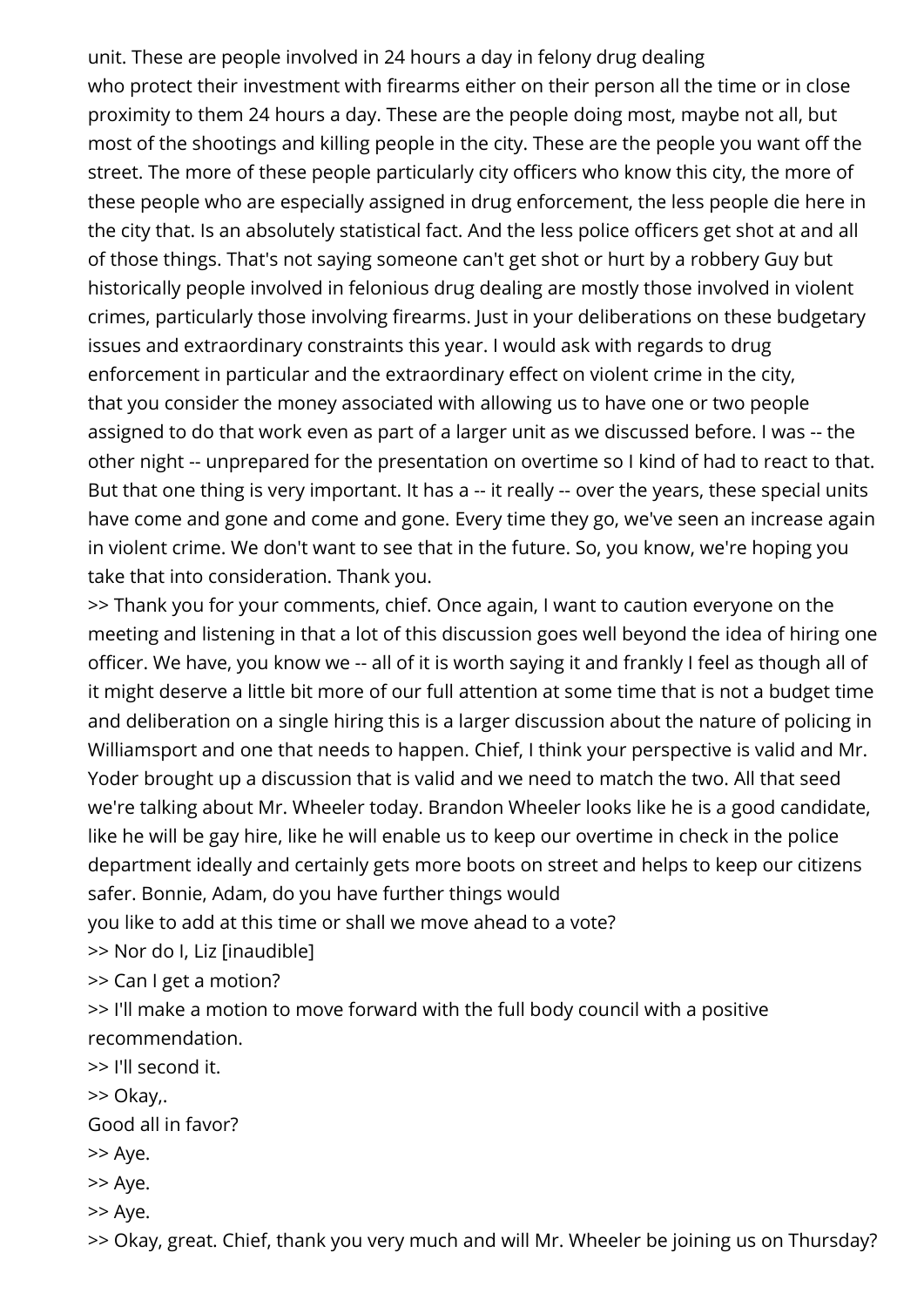>> Yes, ma'am, he will be on the meeting.

>> Thank you. Moving on to the next item on our agenda here. Hang on just one moment. Sorry I'm toggling back and forth on the computer. Next item shall Mr. Winder if it's okay with I'm going to boost the storm water management agreement in front of you. Okay? >> Sure, that's fine.

>> That way Mike and Wendy can get back to their own hot mess at the water authority.

. Next we're going to address item number four, resolution regarding form water manage. Mayor Slaughter?

>> His to unmute, sorry. Good afternoon members of council and administration. This is the storm water agreement before you that actually was started a number of years ago and it's been out there since then. By reengaged with Mike Miller and folks at the water authority. That's what you have before you here, the storm water agreement. We have Mike and Wendy here as well as Mr. Smith and Jon sander as well that can weigh in on this conversation.

>> Terrific. So let's hear a little bit about -- I guess first Mr. Miller, do you want to talk about the agreement and the notes you think it hits?

>> sure, sure. So we -- this agreement was prom mull gated by a board. They put together an officer of what they are willing to do to help the city take over storm water. It makes sense to have it at the authority. We're especially skilled in working in pipes and pumps and ground storm water and sewer infrastructure. So it should be a good fit for us. We did send over the agreement. I know your solicitor Mr. White looked at it and had changes. Those changes need be run back through the board which is no problem. I don't expect there to be any issues with the changes to the agreement that Mr. White suggested. For the sake of consistency in paragraph number 1 it says it will take effect immediately I'm suggesting we have it take effect March 1 and that allows consistency with paragraph 3 that says the say will work with us to develop a list of things we need to do.

For practical purposes we'll end up sitting down with Mr. Winder and saying what are you working on? How do we transfer over so there's a continued level of service provision and it gives us time to work through legal wrangles that may be necessary with easements to be transferred over. We're fine with the changes that your solicitor has suggested. I'll run those through my board to formalize that process and make the agreement effective March 1 would help us all to move that through.

>> Great.

>> I go agree. I think that gives the whole thing more time to play out which is desirable in this case. But if we actually effectuate the transfer it will be a huge step for the city. Would anyone else from the administration like to chime in on this agreement at this time?

>> I have something to say, Liz?

>> Bonnie?

>> [inaudible] this -- is [inaudible] here?

>> Yes, he is.

>> the one thing I want to question is because we're going to turn this over now. I've been on this storm water thing like you said for five or six years. What we have to be careful of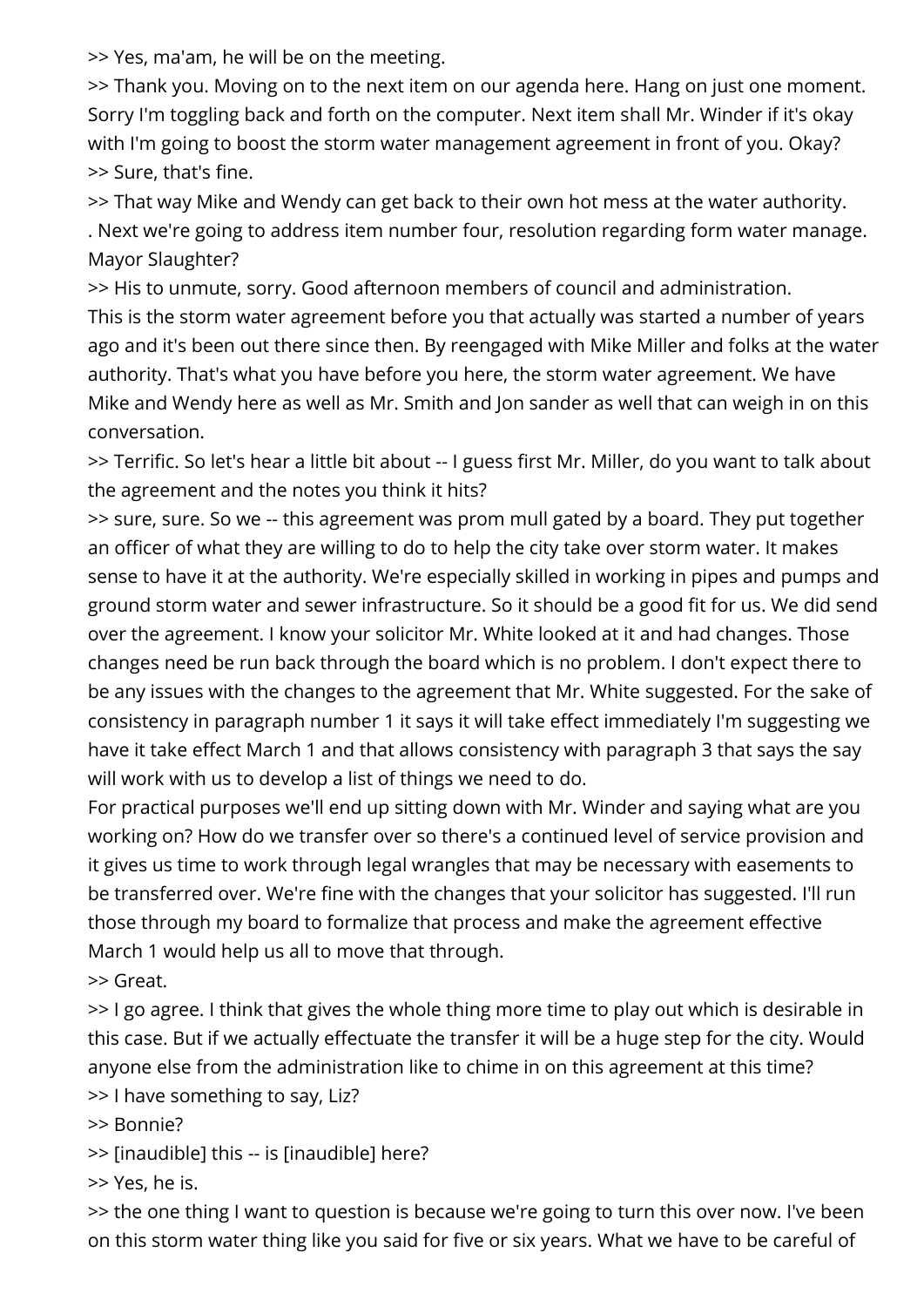with the budget is the water authority has been paying us \$80,000 a year. Now once they take over the storm water we will no longer be getting that \$80,000. How are we going to work that out?

>> Bonnie we -- Joe -- sorry.

>> You are better situated to address that. I was waiting for no good reason go. , please.

>> the \$80,000 is in the budget. I wasn't aware of the agreement. It's in the budget currently.

>> But Joe, haven't we also been setting aside \$200,000 for various storm water expenses annually?

>> Just started in 2020.

>> Okay.

>> So we've been -- we set aside \$200,000 for storm water expenses we no longer need to set aside.

>> I want to clarify that's where things are going even though we're going to have the \$200,000. We're going to benefit more by water authority taking over storm water 110%. I'm happy to see that. The only other question I have is the water authority is taking over our [inaudible] for a permit which means we have no responsibility for the permit at all. But I would like to make sure that there is something on committee that is going to oversee that.

>> Bonnie, let me talk a little bit about this overall. I have the entire agreement. This is Jon, by the way. One of items here on the actual transfer. I'm going to read it because it's pretty clear. Essentially the water authority is looking to take over storm water in the city of Williamsport because it states that we lack necessary funding which I would certainly agree with under the times. Staffing, I agree, and expert. Staffing and expertise, the water authority has a team engineers and technicians across the street able to take this on. In addition to that we'll be transferring. Wendy one day. What happens if this pipe and in breaks. How much does it cost the city? It's nothing? It's on the water authority to fix, correct, Wendy?

>> They are shaking their head, yes.

>> Let me go on to a couple other items here. Operational responsibility would go to the authority. And MS4 a joint effort between the city and authority. And myself and Wendy and Marshall will continue to work together on the MS4 permit. We currently have an MS4 permit and currently have a pollution reduction plan approved. We're in good shape there. In addition to MS4 there's minor caveats with land development. Any new projects that require storm water management have to get approved by me and also approved by the water authority, is that right, Wendy?

>> Yes.

>> Yes.

>> So it will continue to be -- actually more of a joint effort because not only will I be reviewing it but I'll be discussing it with you, creblgh correct? >> Yes, that's the plan.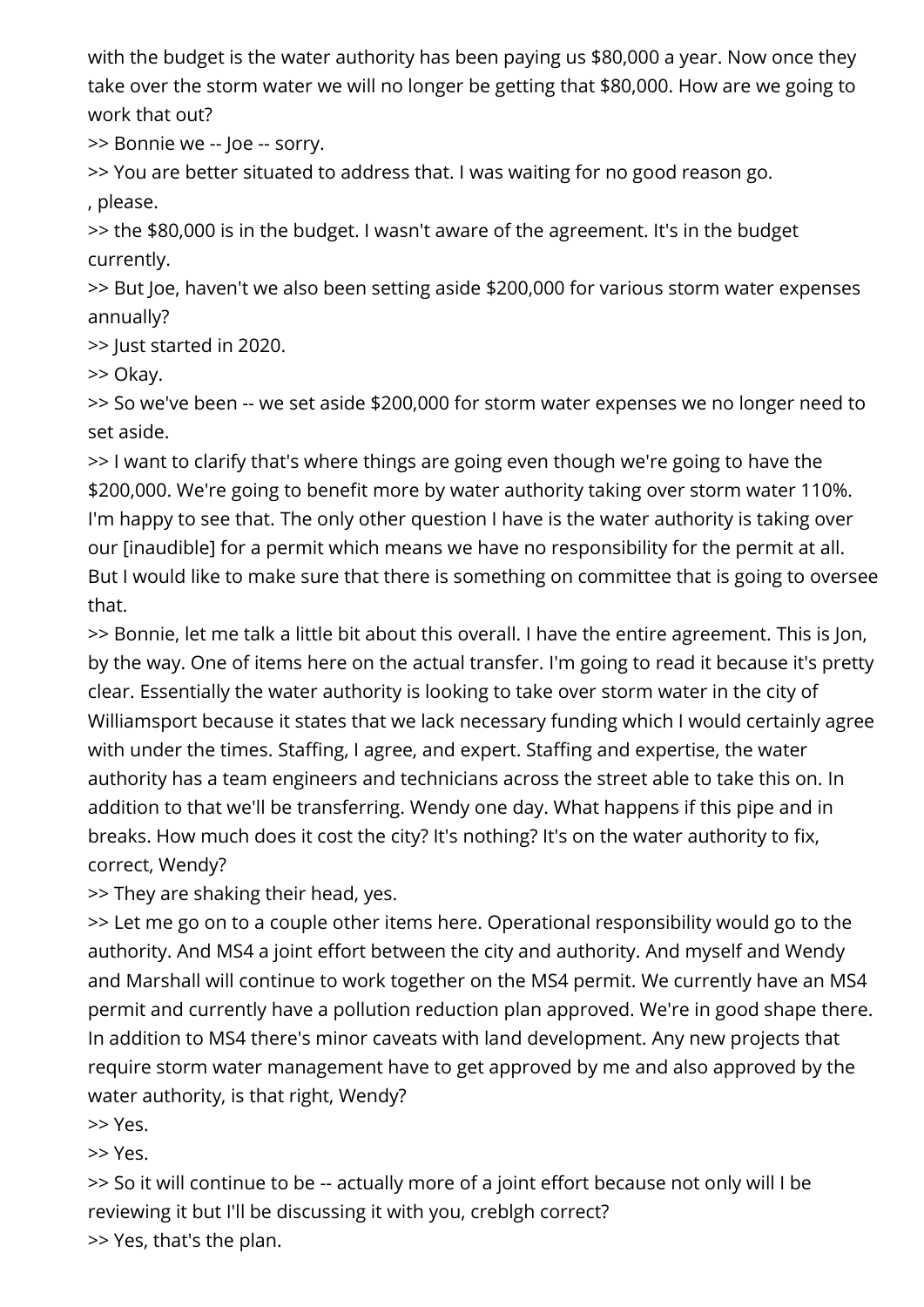>> It's a great plan. It really is. It really is. So.

>> They've got a GIS based system is that not right. You showed me that when I started here.

The water and sewer side we're pretty filled out.

>> So they have that now. I've been feeding Erik and his folks plans for every project we've done in town so they can connect the dots on the GIS system and they have a map of storm water facilities and towns, correct, Eric?

>> We have mapped from the city that we received. We put them electronic. The city provided us maps years ago and they put a GIS platform and John has been, like he mentioned, providing us with plans and markups from construction that we're able to update those maps as projects are getting completed.

>> So I -- overall I'm thrilled it's happening. It looked forward to continuing to working with the water authority.

>> If I could say Jon is 100% correct. This agreement obligates us to work together especially on matters of joint interest with regard to the permit. To be honest with you it won't work well for us if we don't work well together for the administrative staff.

>> There's an entire page and a half of joint interests we'll be working together on so --.

>> That's all I had. I wanted to clarify to folks that might not have the document in front of them. That's all.

>> Okay.

>> I just wanted to clarify to make sure that we are involved with the permits even though the water authority is taking it over.

>> We have to work with DEP because it's up to them for who is responsible. I would see before March 1 we try to iron that out as well.

>> That's what I would like to clarify. Thank you, Wendy.

>> You are welcome.

>> Thanks, Wendy.

>> And good discussion, all. Yeah, I mean the agreement is -- Wendy to what extent is this the agreement we originally contemplated four or five years ago now?

>> It's pretty close actually.

There's a different one that is more of a tiered approach.

>> In the middle.

>> and we went back to the one we had been working with, yes.

>> Got it.

>> It seems thorough. How are we looking at conveying the city storm water assets? Will this agreement take care of it or do we need another agreement moving forward? >> I think it's a question we need to shape to the attorneys. The attorney is saying this should take care of it. Something like titles, easements allow us to button that up, too. >> Got it. And the one question I had was actually had come from a solicitor. Let me pull it up here. It wasn't a question from a solicitor but rather an observation. In paragraph 16 there's a provision that says the authority is not debts or obligations relative to the system that may exist. What is the goal of that language? Let me pull it up because he mentioned it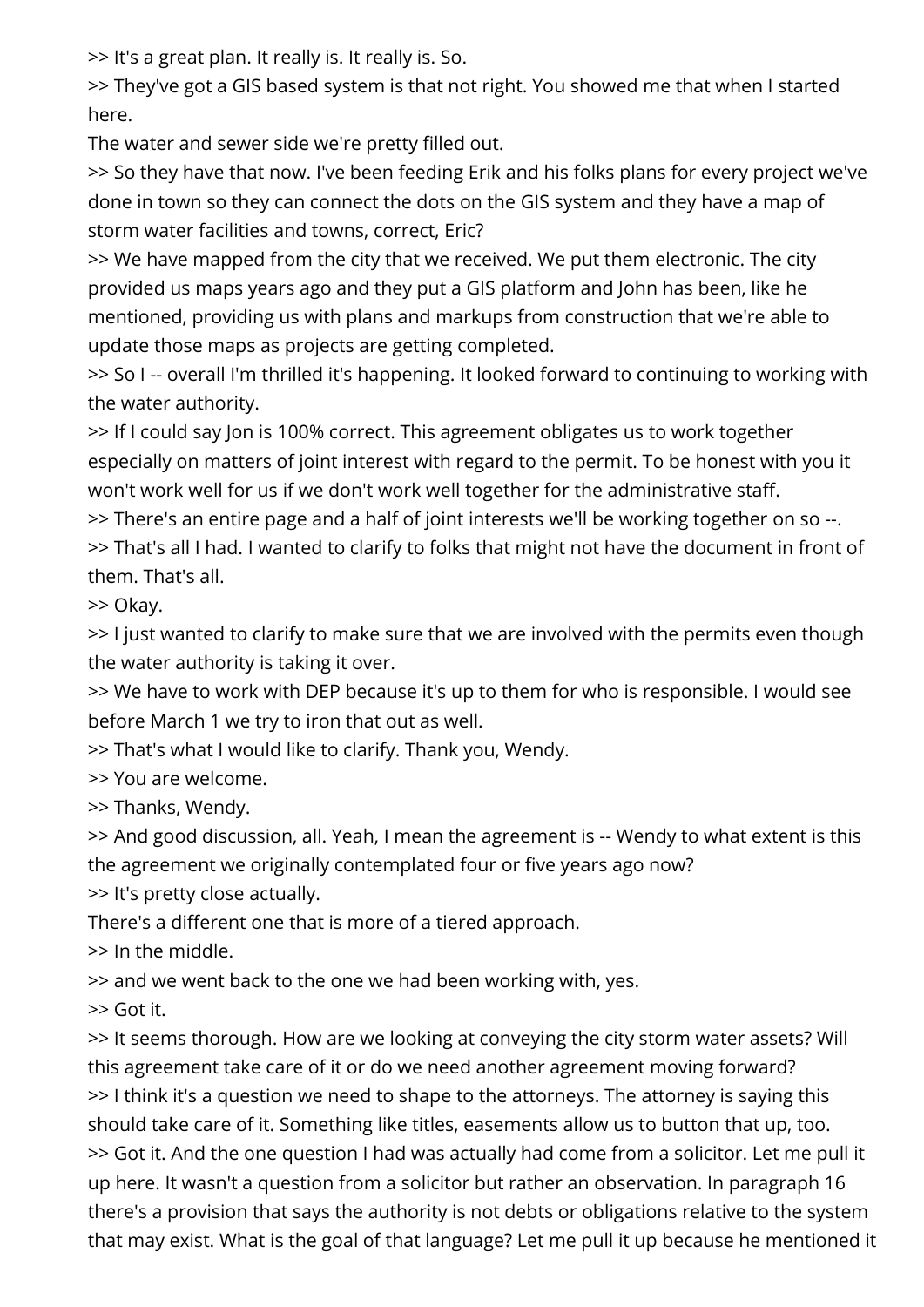but I didn't double check it against the agreement here.

>> It's not [reading agreement] makes perfect sense to me but Mayor Slaughter has the administration contemplated the meaning of this, that is to say anything that comes out of the system having been ours up to this point is our obligation even though the authority is taking over operation. If I were the authority that's how I would want it and I think it is fair. We understand the meaning of that, right?

>> Yes. Our solicitor reviewed, Jon Sander reviewed it and we did agree yes it would be fair to the authority.

>> It's clearly stated that the system will be conveyed as is. Yeah.

>> Whatever that might be, Mike and Wendy.

[LAUGHTER]

>> You have a good guess.

>> Probably not worse than you are expecting.

[LAUGHTER]

>> Right.

>> I guess my last question about the agreement actually does relate, Bonnie to the \$80,000 and come from the authority. Does the \$80,000 come from the authority. My understanding is related to levy elements. Does this agreement actually affect that annual contribution from the authority?

>> I thought it was pump station related.

>> I'm not quite clear. My understanding from our finance department had been it was levy related. Pump stations are levy related. So --

>> I understood it to be pump station related. Where that fits on the storm water or levy is -- that's a enough tough one.

>> Why don't we try to sort that --

>> Let's put that in the March 1 bucket, too.

>> Pardon me.

>> You guys are aware of the administrational responsibility stays with the city in regards to the pump station. I just wanted to make sure everyone was a wear of that.

>> It will stay with the city until the pump stations have been brought up to a certain standard of operation and then it goes to the authority, correct?

>> Correct. Yes yes.

>> That is what we understood the intent to be as the county is making a nice effort to restore and rerehabilitate the levies. The Mayor said let's let the county continue the work which is excellent and get them set up and transfer the operation to us.

>> I would agree with that. I think that's a wise way to proceed. But that said, I guess that does leave a question there in terms of pump station subsidy to the water authority to what extent that remains or goes. Obviously we would love to keep it if you would like to continue giving it to us. But that said, you said the other thing we needed to continue working on was a separate of duties document that I'm assuming would come through as an exhibit A of sorts.

>> There's a number three. The city gives us what we need to do take it over.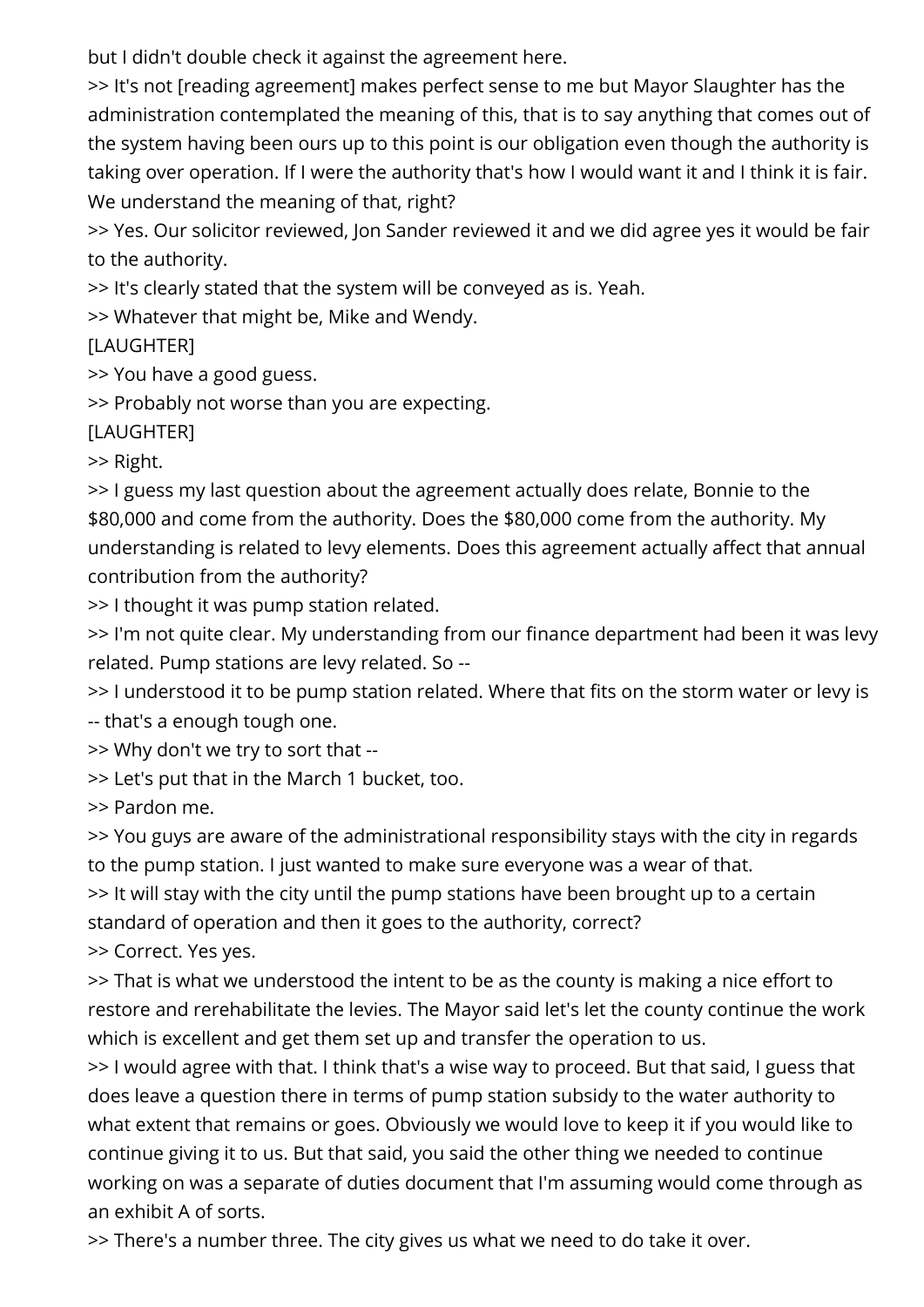>> Exactly. So, but, yeah. When we vote on this agreement on Thursday, I'm assuming as long as your board accepts the changes, this agreement won't come back before us again? Thank would be my guess. It's up to your attorney to tell you. Once you pass it on with the effective date of March 1, I don't think it needs to come back to you.

>> Fantastic. That would be lovely. Bonnie and Adam, any other questions or observations? >> No I don't have other questions.

I'm happy to see this moving forward finally after all this time. A lot of time and effort has been put into it and I am sure we'll figure out the bugs after a while. We realize this. We realize until it starts going into motion we'll find out where we need to upgrade or do whatever. I am for this. I've been for this from the getgo so thank you.

>> Sounds great.

>> Yeah, I would completely agree. The only thing I would ask I guess is it's related to paragraph 16. It would be Ben -- we don't have to know today but I'm sure the work is going on from the administration side. But it would be good to understand what the remaining obligations are as noted in that article just so we as the city can plan according to make sure they are tackled in a responsible and timely manner. Aside from that you addressed my questions as well.

This is very good. I'm excited to see it going through.

>> Yeah, I think Adam that probably our obligations are some what limited but we have a handful of debts related to storm water. That debt remains with us which is not a huge surprise.

>> I could chime in for a second?

>> Please, Randy.

>> On those two be decided items, that's nothing new to this agreement. They were in there from the beginning years ago. We were negotiating. There were things that couldn't be settled right away. It was agreed as a matter of trust between the two entities and the city and authority that we would work those out equitably later. We had a good relationship.

So we felt we could do that. And I think we're in that kind of relationship now. And that's why it's timely to -- essentially picking up where we left off a while ago and expect it to be down the road a bit but better late than never. The other thing is we will -- we don't have a resolution for this for the agenda so we'll have to have that forthwith but we can proceed with it Thursday night then.

>> Thanks, Randy. That actually was a question that occurred to me at some point reviewing this item and I had forgotten it today in the discussion. I'm glad we're getting a cover for it. But excellent. Do we need any help with that or who is putting that resolution together?

>> John and I will put together that resolution. That's fine.

>> Terrific. Anybody from council or the administration have a comment about this item? We've been joined by councilman Dave Banks as well. We've got a full complement here. Anybody with anything to say? All right then hearing no further comments, Bonnie or Adam I would take a recommendation.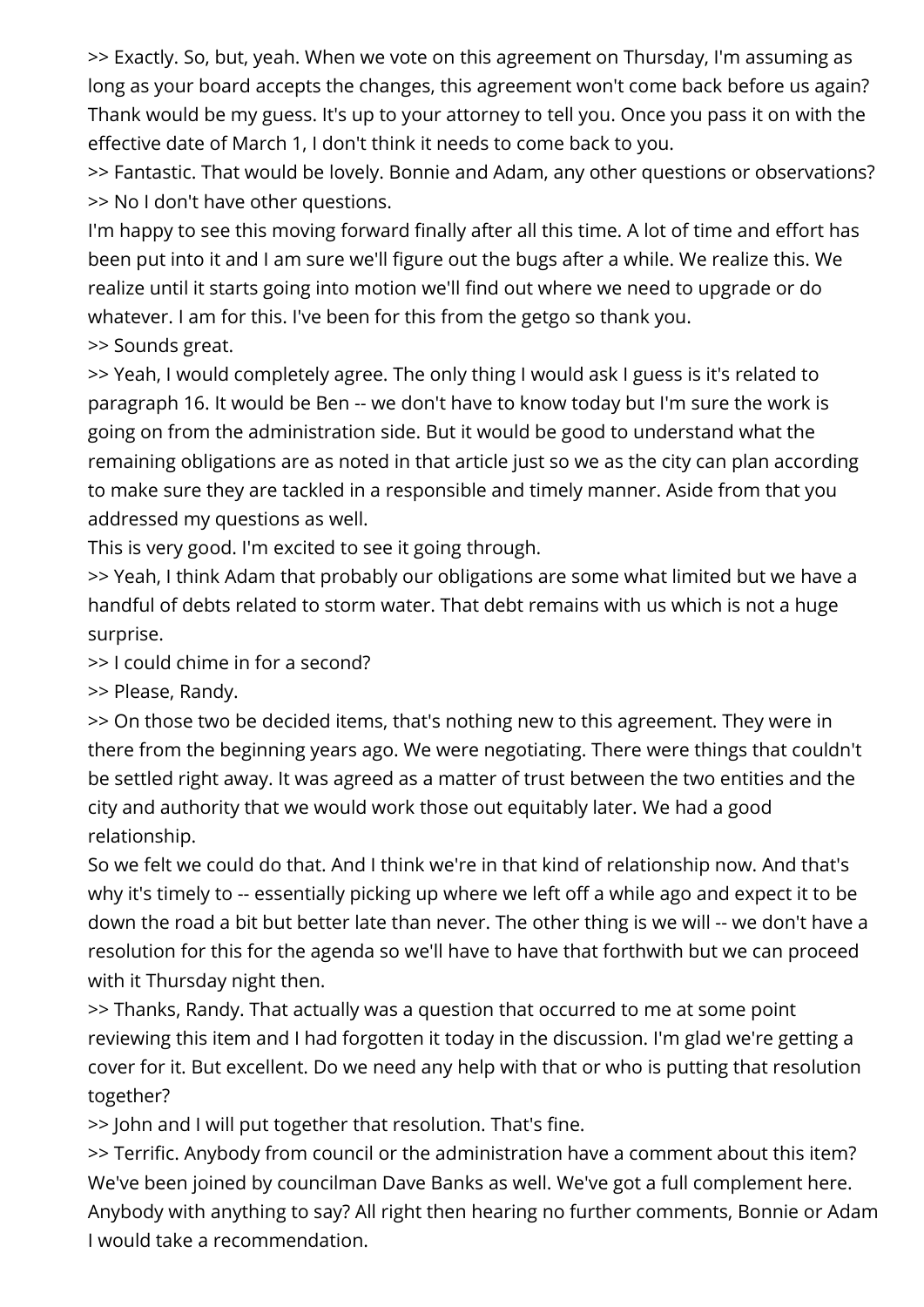>> I make a motion we pass this on to full body of council with a positive recommendation.

>> I second that.

>> All in favor?

>> Aye.

>> Aye.

>> Thanks, guys. Good discussion. And we'll then return to item number three on your agenda, Mr. Winder this say resolution of city of council of the city of Williams fort adopt RBT safety and security plan. Adam?

>> Good afternoon. Part of the F.D.A. requirement for federal funding is to adopt a safety and security plan. I do have with me today Chris Smith who is the safety and security officer. He worked through this plan diligently and is the one who wrote the full plan and we submitted it to the FTA and I believe at this point we got our approval. Now we need council to adopt this plan in regards to river valley transit. I'll turn my computer and you can see Chris Smith and he will answer any questions you may have in regards to this. >> Terrific, thanks, Adam. Bonnie, Adam?

>> Yes, I have several questions.

>> Please.

>> On page five, you have the Williamsport to [inaudible] do we need to take the city of Lockhaven out there?

>> I'm guessing that is the plan but sense we're offering that until the 31st we'll make an amendment then.

>> This is going to into effect January 1, right.

>> Correct.

>> That will be taken out of there. Then, let's see you did answer my question of who the safety security officer would be. Thank you. That was one of my next questions and then - then Williamsport on page 18. Williamsport transportation. River valley transportation committee are mostly meeting through the city of Williamsport and key first responders. Does that mean that you have a meeting with --

>> We have supervisor Steve Smith who meets in the safety meeting held monthly. That's what we consider that. The search response in my mind is city and police. [inaudible] Adam if you are talking, we can't hear you.

>> [inaudible]

>> Still can't hear you.

>> Can't hear you Adam.

>> Can you hear me now?

>> Yes.

>> Okay. Joseph Anonea with the Williamsport bureau of police he is the chairman of safety committee. I think there's six to firemen part of the safety committee. I'm start through streets and parks [inaudible] is part of the committee through streets and parks.

There's supervisor at river valley transit and members of A turch. The safety committee is complied of roughly 20 employees in the city as well as human resources.

>> Going to that with human resources and also with you, Adam. You have a huge --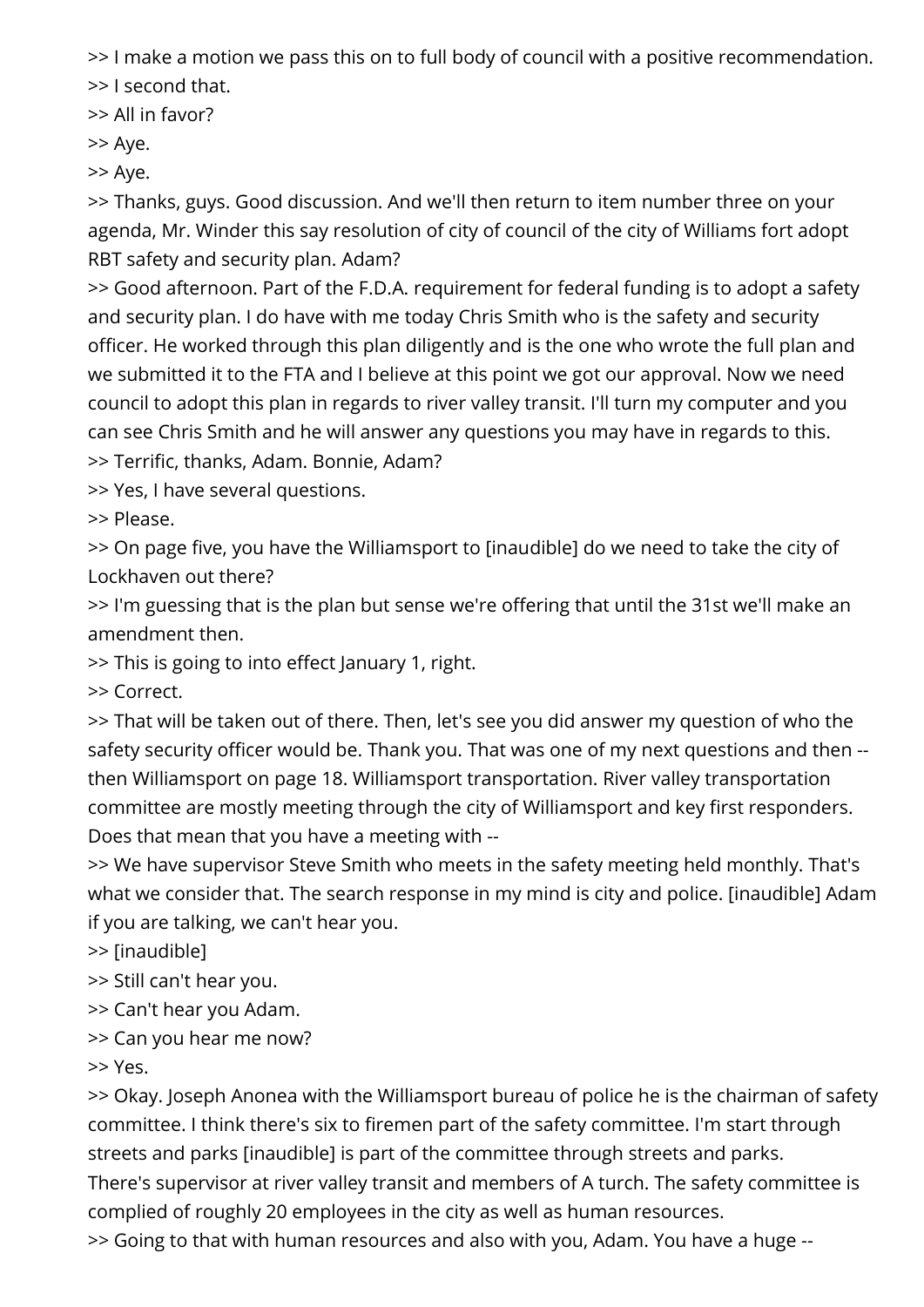according to this you are responsible -- you are responsible for overseeing this whole program. You are also running the streets and parks. These are two -- I'm looking at all these responsibilities. And, you know, I am questioning when are we getting streets and parks because you have a lot on your plate here plus I'm looking at what is going on coming in next day. Speaking of HR are we using the city's HR person or how are we working that out? Is that on page -- 13. The human resource manager is responsible for ensuring that the committees important to safety is within each job description, understanding the safety rule and partnering with the manager of operations and incorporating safety into the annual performance review process.

It's a lot of work for the city's HR person.

>> Correct we definitely utilized Joelleen. We have Kate who assists with human resource issues at river valley transit.

>> Okay. So that takes care of that. And --

>> And to answer your question about the general manager of streets and parks, we are just about ready to start. We did a first round. We actually offered to an individual that was not unfortunately to accept it. We're ready to start a second round here in the future of interviews for the GM position.

>> I question only because, you know, we're going to start a new year and let's start it with a full complement of people that we have everybody doing the job they are supposed to be doing. And especially now within -- whatever 48 hours we're going to have a specific snowstorm and it's going to put an awful lot of responsibility on Adam --

>> I fully agree. We're hopeful if not beforehand than to have everybody and all the positions filled. I agree with you on that.

>> Thank you, Mayor.

>> Mine is more process oriented. I know that the date on this was adopted in September. Sounds like it was submitted to FTA at that point. Can you walk me through the process from adoption to council of what have you. It struck me at odds with this gap. It's probably by design. Trying to understand that a little bit.

>> Correct. Because this is the first time they've ever requested such a document. >> Okay.

>> Chris worked on it for six months. We forwarded it on to solicitor Nagy as well as FTA at that point. If there were any changes they wanted to see, the information was vague because of now new a document it was they were requesting. We did send it on to them so we could have it 100% before we brought it to council.

>> Gotcha, okay. The timeline from then approving it from when we sent it in was extended. Originally it was in in July. They extended it to December 31678 we got ours -- December 31. We got ours in September. Chris worked diligently on this and put focus and effort into this document so.

We did want to give it to them and make sure the ducks were in a row as far as how the lay out was, the information was correct. They ended up coming back with an approval instead of you need to fix this which was great. Don't get me wrong. But we were hoping to have that sooner than we recently received it. We knew everything was good. We need to get it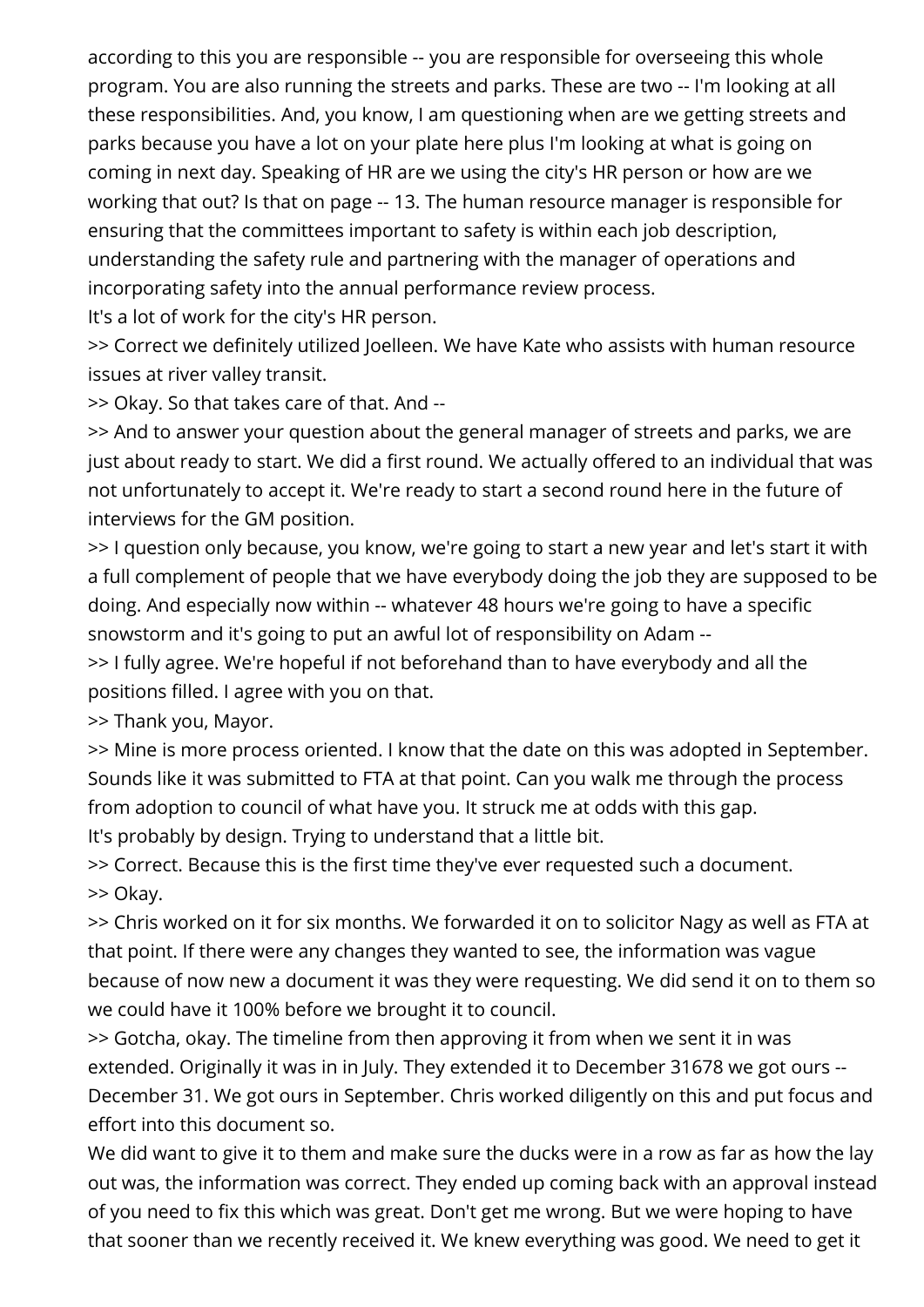approved but we found out that they were happy with it. I think the process of them reviewing it and giving us their --

>> Gochal.

That's not un-- gotcha. That's not uncommon at all. I figured it was the case. It stuck out to me. I wanted to understand that better. The only thing that stuck out to me not really for this but moving forward, since we updated the codified ordinances back in September, moving forward -- it's legally a department versus a bureau. I don't know if that formal language will flag anything in the future. As things get updated as everything is lined up legally and accordingly.

>> We put Williamsport bureau of transportation and river valley transit in there. It does still hold both dbas. We're working to try to clean that up, too much it covers us on the safety comshes side as well as -- insurance side as well.

>> That makes sense. We did that at the time you submitted it anyway.

It's not a criticism. It's a thought that popped into my head, you know what I mean. Whenever we do legal updates it's an example of the ramifications we need be cog nant of. That's all -- cognizant of.

>> Absolutely.

>> Chris wants to say something, sorry.

>> What you have in front of you is just the safety plan.

That's clearly what it is. From the FTA they made us do a safety plan for the transit agency. I'm in the process of now of working with the TSA to complete a security plan. They want two separate plans set up. When he was saying safety and security, this is purely safety. I'm working with the TSA and doing the security plan for RVP.

>> Gotcha.

>> I wanted to be clear so it's not confusing.

>> No, understood. I appreciate that tidbit as well. That's good to know.

>> Does anyone else have observations to make about this item? Hearing nothing, I would just say that I'm glad that this process went well. Adam Yoder you are right. It seems slightly confusing that the whole thing would get submitted and approved before it came to us. You know, government agencies have their curious ins and outs and -- >> Very much so.

>> and we're following the letter of law as prescribed by our state and federal overseers here, whatever that might be and however obscure it might seem to us at times. If I hear no further comments on this item, I would take a motion --

>> Yeah, I'm make a motion to forward to the full body council with a positive recommendation.

>> Second.

- >> Okay. Thank you all in favor?
- >> Aye,.
- >> Aye,.
- >> Aye.

>> Okay. Excellent. And then the -- we have two further items on the agenda one of them is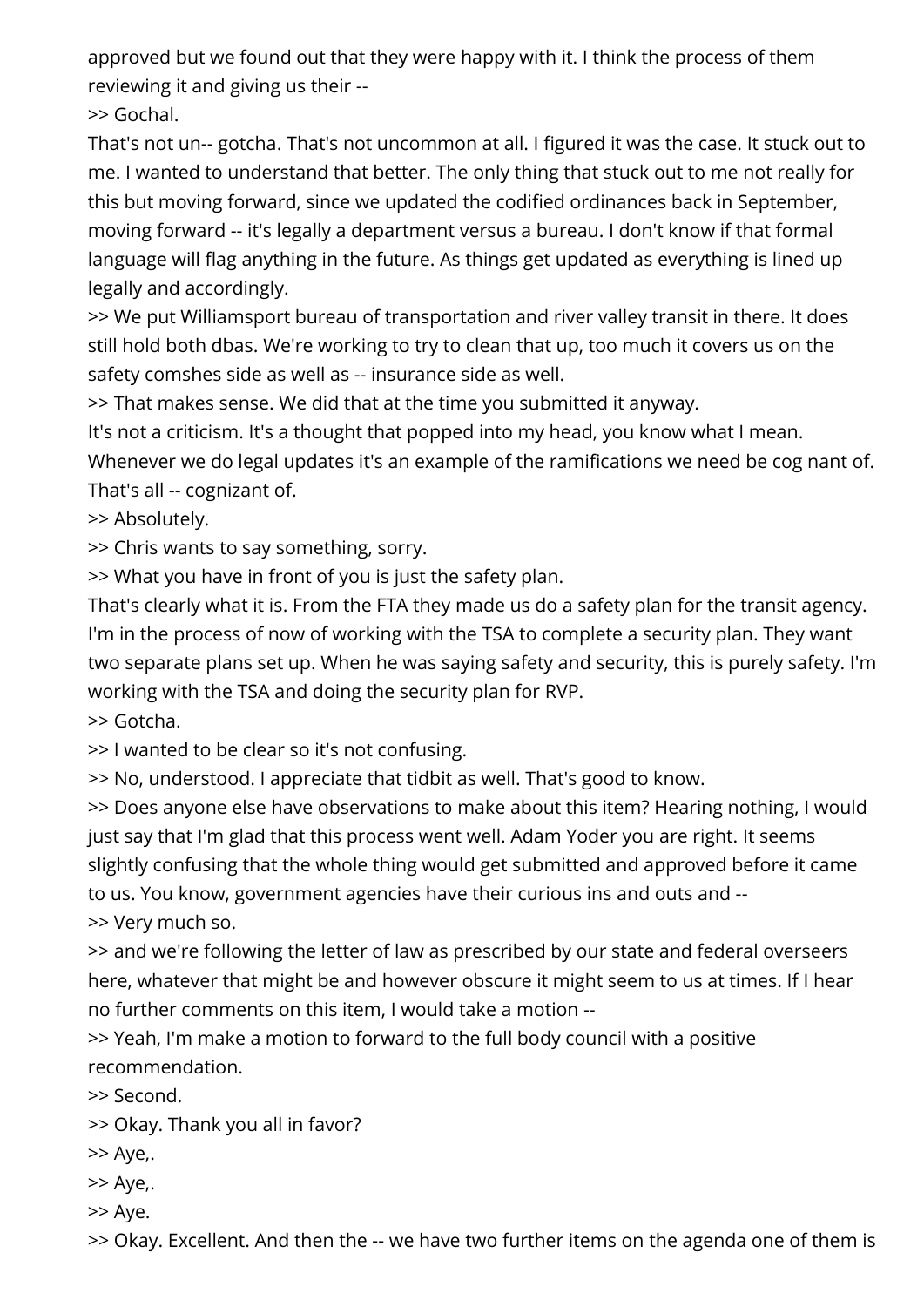any related items but item number five is a discussion on the Mayor's budget cut proposal. At our last City Council meeting Thursday we requested the administration to find an additional \$434,000 to cut from the budget in order to bring us to a -- well, excuse me either \$344,000 to cut -- 434,000 to cut or a means of augmenting our income in the 2021 budget such that we could reduce the increase to .5mils this year. The administration proposed a 2.25mil tax increase. They reduced the increase and we asked the administration to fund the remaining .5mil so we could reduce the increase to a total increase of .5mils. The Mayor has proposed a mechanism for finding that \$434,000 as a cut to the budget and we're here to discuss that in finance. We can continue to discuss it in front of full body in council Thursday but the idea of this discussion was to give the administration some

idea of how City Council is leaning or the finance committee is leaning on the proposed budget cut so that they'll have time provide further information for us as necessary and or look for alternatives if general sense that this is not something the City Council would find acceptable as a cut. Mayor Slaughter would you like to discuss what they are proposals. >>

>> There's \$850,000 in the city hall account. As you mentioned we were tasked with trying to find \$434,000 of additional savings around half a million. What we're proposing is \$450,000 out of the city hall account. That leaves \$400,000 in there. Generally speak Joe Pawlak said we like to keep around a year's worth in there which is around \$300,000. We would still have \$400,000 in there. We felt as though the easiest way for this would be to transfer the \$450,000, utilize this account for \$450,000 which gives us a million of savings. It buys us some time on the borrowing. What this does here is reducing that account but leaves a good chunk in there. As we get into the early pars of 2021, we can really look at the borrowing. What that amount not to exceed or how council and administration so choses to do it and what that amount would be instead of trying to, in my opinion here, scramble and trying to figure out the borrowing

relatively quickly. We have this money available and so we can go ahead and utilize it and then -- coming up with a plan for what we might need. Working with Joe Pawlak we decided this is the cleanest route to take. It takes \$300,000 in rent that we essentially pay ourselves for 2021. We take that \$300,000 and then another \$150,000 out of it and that leaves at us \$400,000.

>> Thank you for that explanation. A handful of questions here moving forward. Correct me if I'm wrong, Mr. Pawlak, exactly what this looks like. Borrowing was related to bowman field and the pool. We cut the \$70,000 going to bowman this year, correct? Last meeting is a blur. Did we actually cut that \$70,000?

>> We did not.

>> So the \$70,000 for bowman remains in the budget which allows for scoreboard. >> Yes, and it provides the plan that was submitted with the application to fund the matching funds.

>> I'm trying to understand what the administration is visualizing as at process. That \$850,000 as we're all aware is enough begin money to begin funding handicapped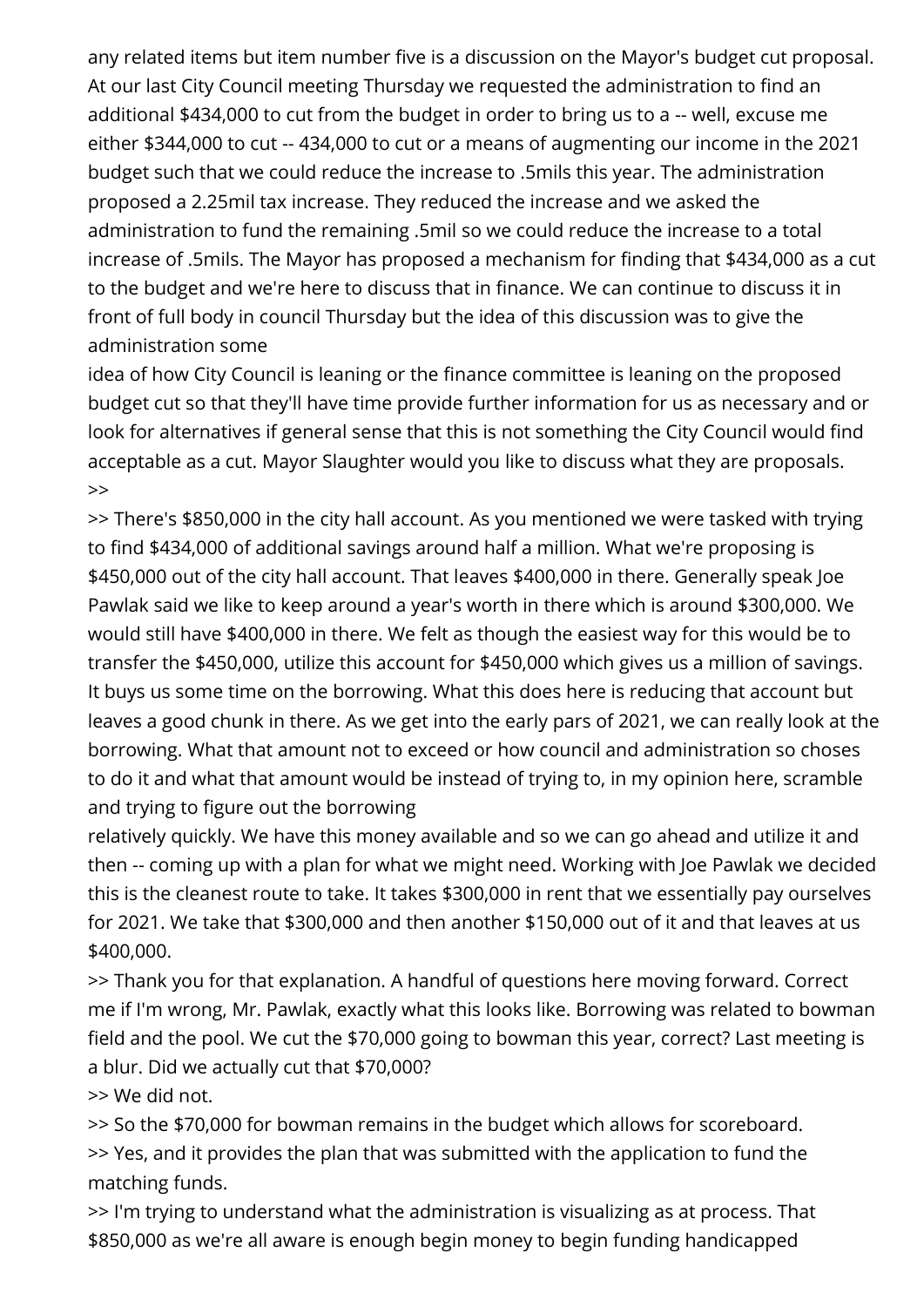improvements to city hall or a move to city hall as another facility as determined by the adhoc committee moving forward.

If we utilize that for general budget expenditures this year, then we effectively have no funds in our bank account to begin that process. I guess Mr. Pawlk, my first question is talk to me about the debt ceiling for a city of our size. I know we have a maximum amount of debt we can talk on. You know, where we are in regards to -- I know we're not close to it at this point.

>> I want to say it's a certain times your annual operating revenues, but I would have to go back through the -- I would have to look at that.

>> Could you figure that out for me by Thursday by any chance?

>> sure. When council suggested borrowing, when I suggested borrowing in the Thursday meeting and I'll take responsibility for that and I'm not proud of it because I won't like borrowing, we talked about it potentially for the further man in we're putting into bowman field because interest rates are so historically low. As well as improvements to the pool. That amount to me was coming into something maybe \$450,000 something like that at the absolute max. If part of what we're contemplating by pulling this money out of city hall fund is borrowing for improvements to city hall which makes a fair amount of sense don't get me wrong. Then I think we need to understand exactly what the scope of that proposed borrowing is before I would be willing to commit to pulling this money out of city hall fund. Because I think I need to understand what it's going to do to our -- to how close we are to our debt ceiling. Our debt right now, Joe is what? About \$12 million?

>> the general fund breakdown or in total?

>> In total. The city's -- I'm not speaking of RBT the city's total debt load or that RBT's debt should factor into that somehow. That's a secondary question I have.

>> I'll have to see where we're at on the bond right now.

>> Got it. Anyway, I'm trying to understand if -- is it then the proposal of the administration to take out a rather large chunk of debt this year? Is that what I'm hearing? What we're proposing is this would give us some time to. What this does is it still gives us if we want to proceed any -- we still have 400,000 which is a large chunk to get us started.

>> You told me we want to leave \$30 0,000 in there because it's the annual operating budget.

>> We have that in there. That's in there to be used. And if --

>> Or or annual operating budget.

>> We can come up as we form a plan with the city hall ad-hoc committee.

>> There's still \$300,000 in the residual funds from the last bond issue.

>> Okay. Related to borrowing.

>> That we haven't accessed yet.

>> That is showing up in the capital budget. \$350,000?

>> Yes.

>> That would have been given us a total of \$800,000 to begin making improvements to city hall if we didn't cut this funding from the city call account. Joe, Pawlak, talk to me a little bit about act 13 funds. We have some year over year money backed up in act 13?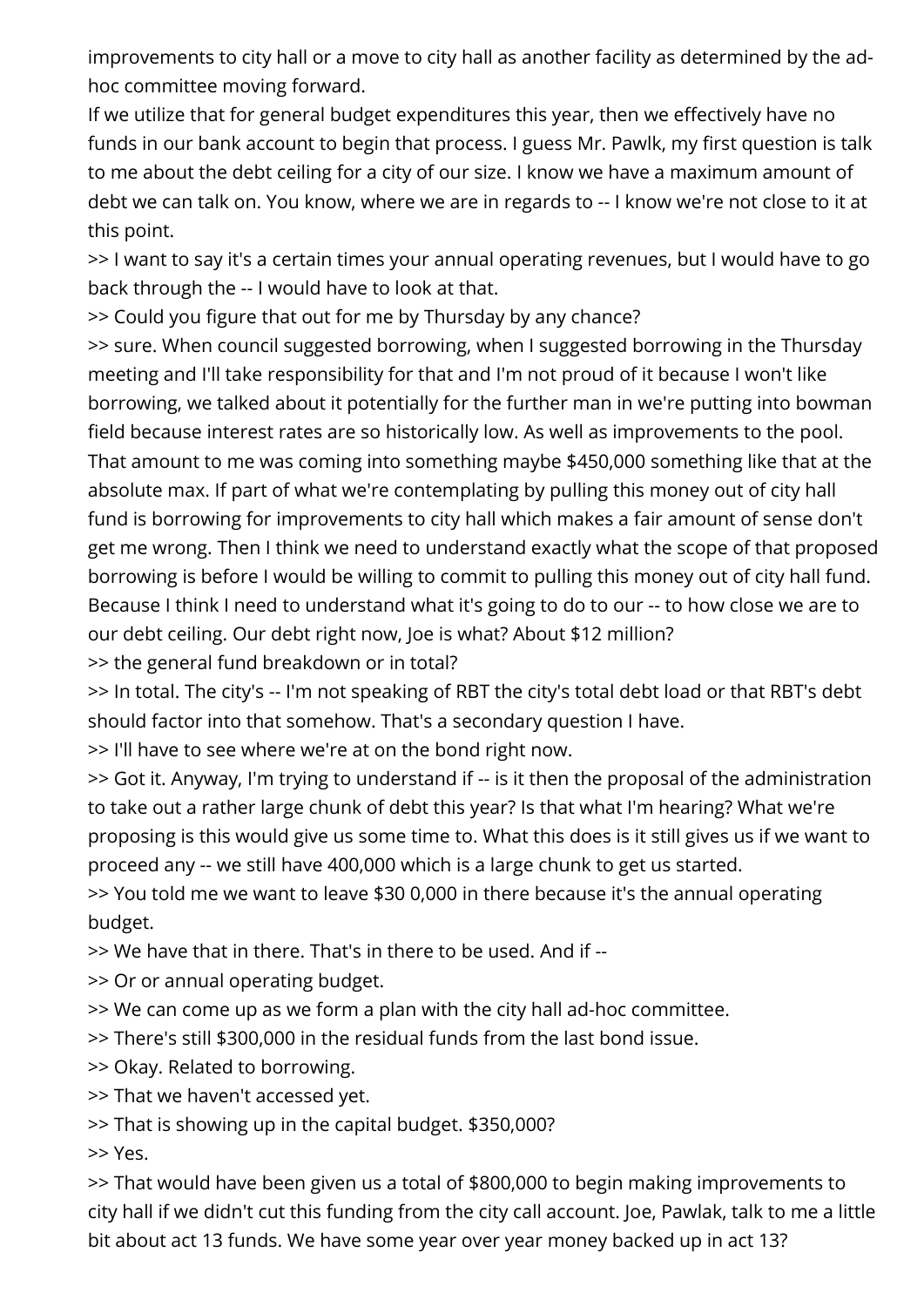>> There has and we started a discussion on that during one of work sessions or readings. >> I'm just wondering about given the amount of work we have to do to bring city hall up to standards or 20 move. It makes me exceptionally uncomfortable talking about cutting money out of an account like that. If the administration wants that as the out if there might be money in another account that is not for something we need so pressingly we need here shortly.

>> There are residual funds from the last budget meeting \$125,000.

>> There's the 125,000 right.

>> As long as we bring in.

>> This account is public ininfrastructure correct?

>> Yes, public infrastructure, public safety, IT, GIS. So it seem as though city hall work could fall under that category. I thought you said we had prior year funds.

>> There's 450 in streets. That has been -- that could help us with the money removed this year. 200 or so for the levy.

>> Yes.

>> 50 which we talked about for Grafias --

>> We know we want to hang on to that money. Giving a sense of monies in savings accounts, if you will, earmarked funds that might be flexible as well.

>> I sort of dominated the floor there. Bonny, Adam, other members of council on this, any questions anyone else wants to get out?

>> Liz, real quick, I want to make sure I'm understanding, I guess the procedure of what is the actual starting balance in the city hall account?

>> \$850,000.

>> Okay. Joe Pawlak, correct me if that's incorrect?

>> It's proxy \$850,000.

>> If I understand this correctly, we're talking about eliminating the \$350,000 in the general fund, first?

 $>$  \$300,000.

>> Around \$300,000 yes.

>> Sorry \$300,000 and we take an additional \$150,000 out of account, correct? We're at \$450,000 and we have \$700 left in the account, correct? \$850,000 minus \$150,000.

>> It's \$850,000 less \$290,000 in anticipated expenditures less the \$150,000.

>> It's lrn \$400,000 remaining in there. I appreciate the effort on this one. I would prefer to see this as a secondary measure personally 23 used at all. You know, given the -- I think we're close to a decision with the ad-hoc. I think regardless of a decision it's facing us now. Personal we would be wise to save this money and use it for the intended use.

That's just my personal opinion. I would very much rather see the results of some of the work that I think we had asked the administration to look at, you know, the RVT items, the potential revenue changes from that perspective. Some of the questions surrounding the IT department, recreation, that kind of thing. It seems to me that I think that would be - that's at least my preference first when we can get the answers. I don't personally think this is necessarily the best idea. None the less though, I appreciate the effort looking into this.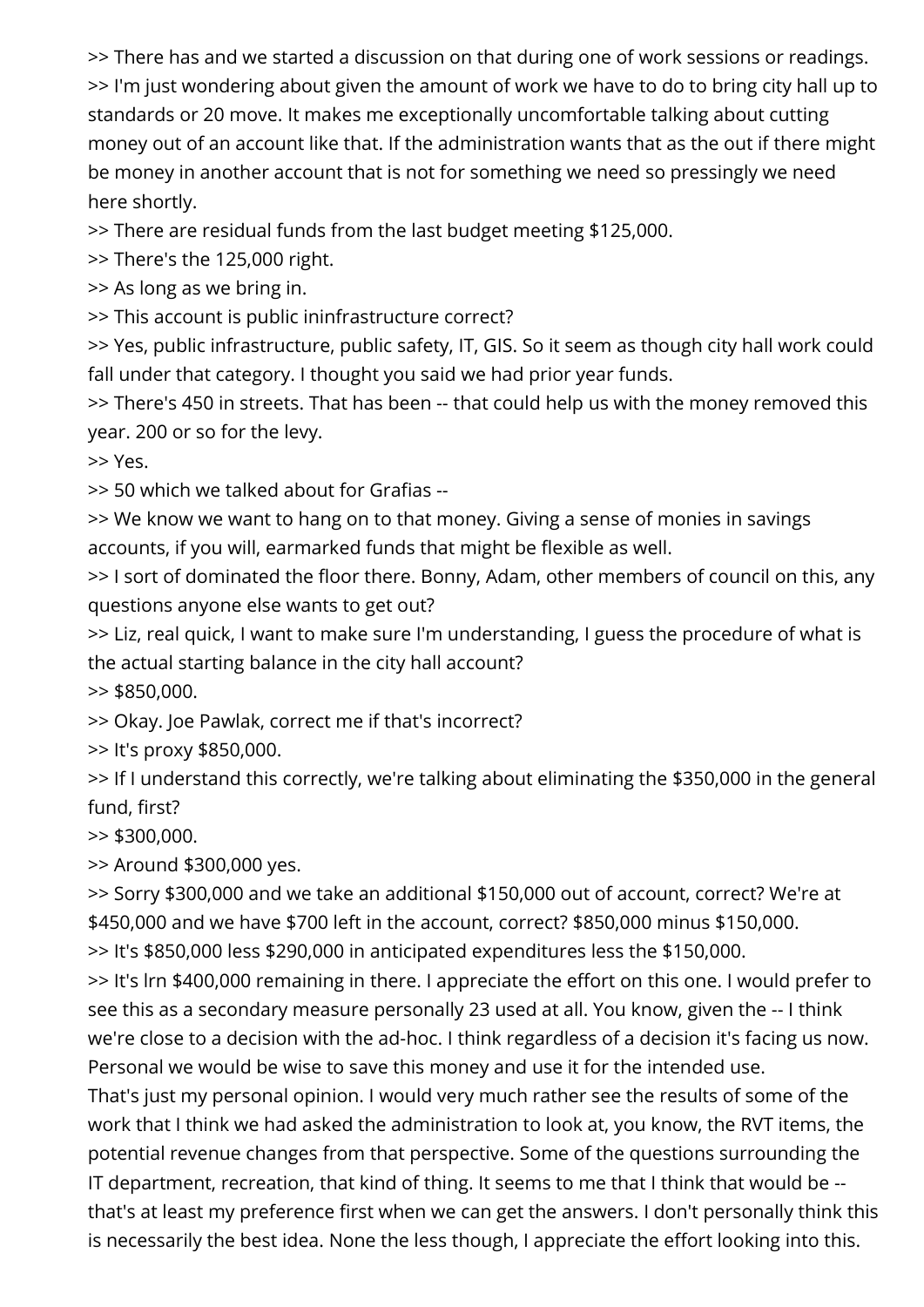So that's just my two cents. I don't know if there's -- if there's been any progress made on the items as well. You have a couple more today so it's okay if there's not. That's where my head is at.

>> That's a valid point, Adam. Anyone else with comments on this issue.

>> Liz, I do. I agree with what Adam is saying.

What is frightening is we're going to take down to \$400,000 at this point for the city hall account. And what is frightening with that is what we're going to come up with the ad-hoc, how much is it going to cost us to move out of city hall? There's so many variables and we're touching an account that is limited to begin with. Now to pull that money out of there is kind of scary from the standpoint of what we would lose in the city hall account but on the other hand talking about lowering tax rate for our taxpayers. To me I'm looking at other areas we worked on in the last two meetings of really nickel and diming everybody to death at this point to try to bring that tax rate down and then for the Mayor to look at the city hall account and pull \$450,000 out there was I think is -- I think is -- it's bother there some. It really is bothersome because Liz and Randy and you realize and we all realize what a limited income that is that leaves us with not that much in the account. So that's all I have to say right now. I have a store full of customers right now.

>> Liz, could I chime in? It's Randy?

>> Yes, please, Randy.

>> I just wanted to clarify, Joe, you said the the 450 in streets, the act 13 money could be used for the building?

>> I -- the categories for act 13 funding -- act 13 spending are very -- I guess they are -- they have room to work with.

>> There's flexibility there then. I guess I'm just --

>> I guess the category that I -- that I could potentially see it in would be public infrastructure. I think it would be clearly count. It's a building to be used by the public. >> Trying to balance everything out here. So then suppose we did say. We have a landry list we need done for various reasons. Some need accessibility et cetera.

Obviously we're not going to do everything at once.

It's a multi-year project so address each one of these. So, you know, we would not necessarily have to generally I'm not in favor of taking away from streets. However, if we were, I think this would be the year because we've done so much. There's been so much Lee paving and renewing of streets and utilities and all that over the past four or five years actually. And there's going to be more. So I'm just weighing everything out. That would be a possibility. In fairness to the administration, we asked them to come up with a quarter million cut. And, you know, there may be another one. I'm not saying there isn't. There's a lot of moving parts here but if they can be kind of lined up in a certain manner, a certain way that makes this logical and makes sense that is not just a knee jerk on our part as council to address the tax increase and try to cut that down at the same time try to have the strategy that takes into account everything that we have

to do, I think if there's a possibility there, we don't have a lot of time. We just have a couple days to weigh all of these things out and then we've got to pass a budget of some sort. If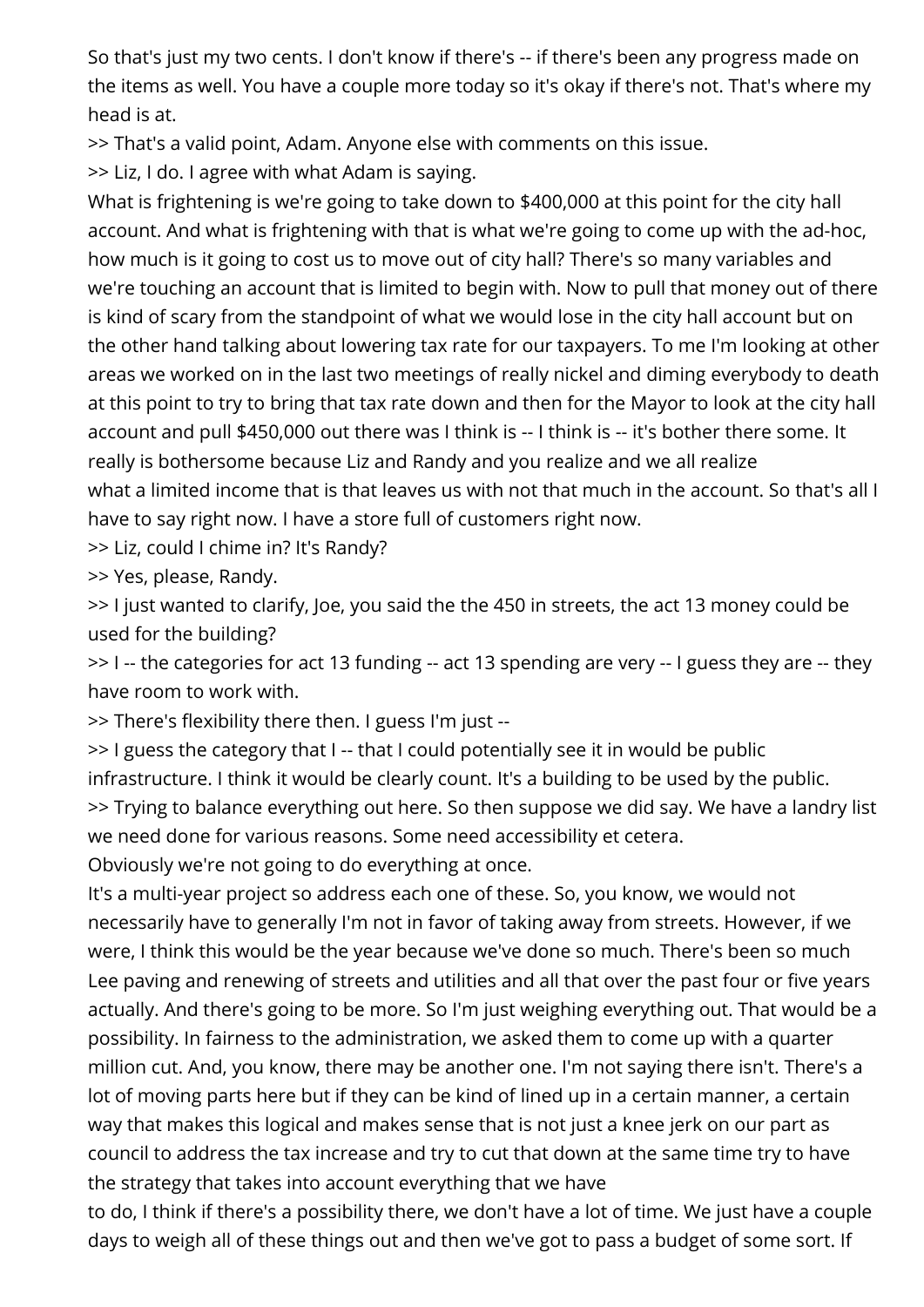we go into the year without a budget, the city shuts down. We're expressed here. That doesn't mean we can't think our way through this. That's all I have thro say, thanks. >> Thank you, Randy, for that. I would agree. I think -- I think -- what we've handed to the administration over the last couple of weeks of budget discussions is a number of open ended questions and the Mayor and Mr. Pawlak, you are 100% right that some of these things take more than two weeks to answer. The question of borrowing and how much it's appropriate to borrow rests in part on the interest rates we can get, the longevity, whether or not we can fix them all sorts of things and so, you know, that's one major issue. The one major challenge that we really issued to the administration in the last meeting was the idea of looking at our RVTs relationship with the city. If we are segregating ourselves as intensely as we seem to be looking to do then it seems to -- I think I know at least the members of City Council that we need to look at ways in which the city has been subsidizing RBT over the years, everything from trash collection to street repair to the -- you know the vast amount of land and improvements they have within the city. And I know that that process. We need begin looking at it hard as quickly as we can because I think that's been a potentially neglected way for the city and RVT to manage effectively. To try to sum this together and there's a lot to sum together and I feel as though I'm throwing scatter shot ideas out there, from my perspective I'd like to have the perspective as to what the city -- what the relationship of RVT's debt to the city is. That is whether or not RV T's debt counts as the approach to our debt ceiling.

>> Yes.

>> It does count as city debt, correct?

>> It's a department of city.

>> Right, exactly. So it would seem to me between us and the city we must have something around \$22 million in debt. I would like to understand what our ceiling is then and what the consequences are for approaching it. We can check and correct me if I'm wrong but I thought that I heard in the past that your cap is \$2.5 times your average revenue over the last three years. I think there's some revenue that is not included in that, like, you know, interest revenue and whatnot, but I think it would -- you know, it would be 2.5 times what our average revenue was.

>> We're looking at something like \$50 million as a company.

>> \$50, \$55 if that's right. That's based on memory but -- let's try to get that confirmed but -- it's a bit of a moving target. I just want to know. I know that there are say credit rate impacts getting close to that number and the amount of debt we carry point blank. I'm thrying to wrap my head -- trying to wrap my head around what those impacts interest. The secondary thing I might have been hearing from council president Allison is it may be some of us on council may be more comfortable with looking at a relocation of the \$125,000 that we left in current year act 13 funding as well as commitment by the administration to reallocate another what would that be about 309,000 in prior year ability 13 funds to city hall in exchange for removing \$450,000 from the city hall operating fund. Meaning we need to spend quickly rather than waiting on borrowing to go through. And retains for us some amount of liquidity related to bowman field. Though we do have the funding for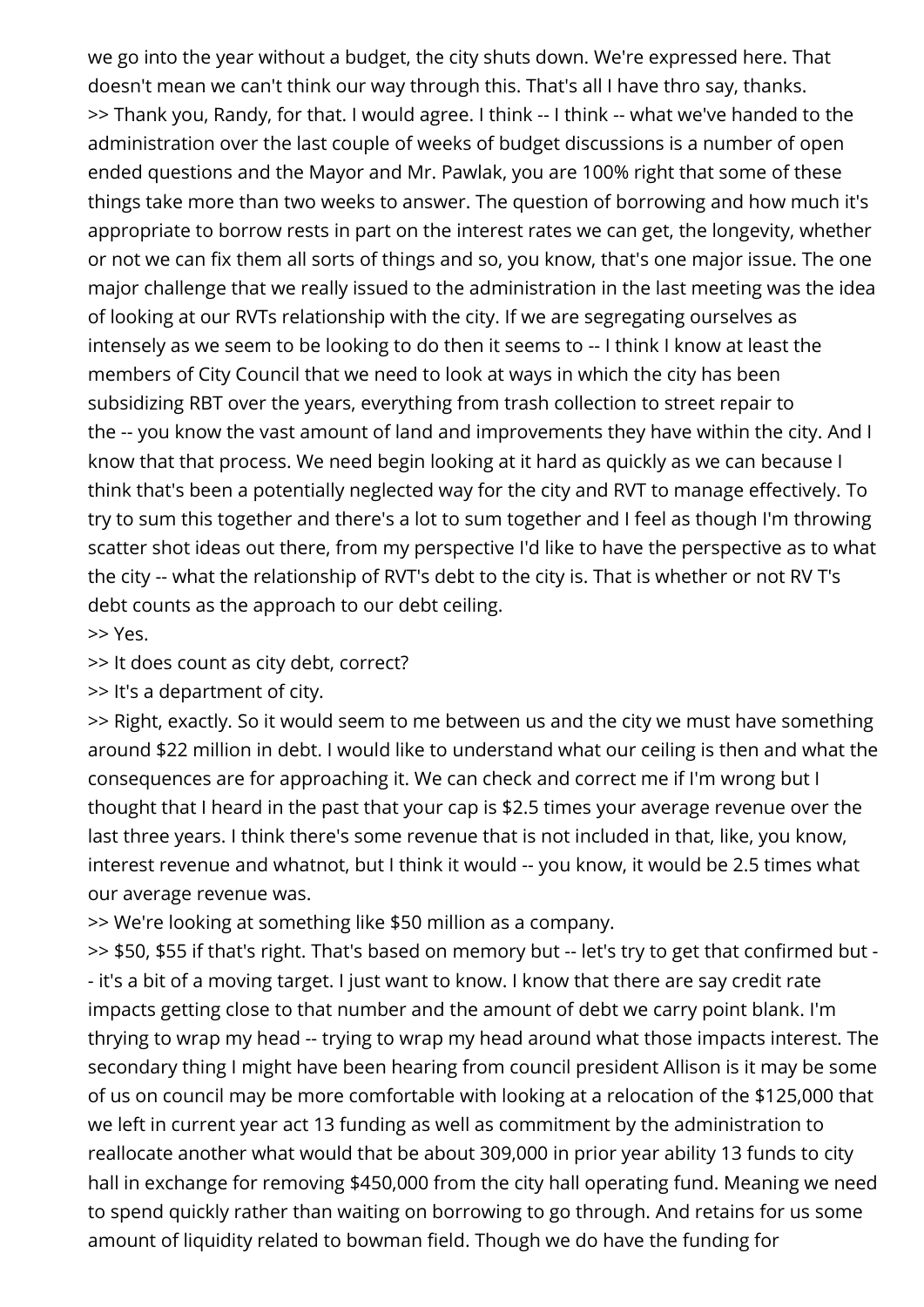bowman and we have not removed that so there shouldn't be an issue there either. So that -- if anyone else wants to comment that was what I was hearing.

We want to hammer home we need to look at the relation with RVT and we would like continued updates as that moves forward and in terms of removing money from the city hall fund we would feel best if that money was allocated from elsewhere from act 13 for the present time. Anyone else with feedback.

>> Councilwoman it's Derek. --

>> Yes, Derek.

>> So we've started that process. With Penn Dot and FTA and what that looks like. And as we're working to improve the financial elements related to, you know, the city and RVT and that relationship. So I would definitely keep abreast as we move forward there. That's actually going very well. There were a number of items that needed to be untangled or addressed that we work. So Penn DOT and FT A asked for a number of documents and we're working with them on the best Patted for. As we get information from Penn DOT and FTA I'll keep council informed and what that looks like here moving forward. I'm in agreement with you on that that we need address that and we need to make sure it's clean and clear. We're working through those elements and hopefully in the near future here, we'll have a very neat and easy to understand on all fronts.

>> That's a good start. But let's -- I think for years the city -- obviously the city's financial relationship with RVT has not been clearly spelled out. As we spell it out we need to look for ways because from my perspective the city has been sub Sid diseasing RBT's operation on a number of fronts.

We need to look for ways to make that a financial reality for the city here in 2021. Other members of council, do you have any comments on your comfort level with this? This is an easier arena to have this discussion in perhaps than Thursday night. Now that we've initiated it if anybody wants to say when they are comfortable with or uncomfortable with in the long run it might be helpful.

 $\gg$  Liz, if I may --

>> Yes, please.

>> I appreciate the Mayor and Mr. Pawlak doing the work they've done and brought it to council. At this point I'm reticent or jump on board -- spending out of savings. To fix up city hall. I would agree with the sent.

Passed around. It may be a decent stop gap measure this year but I would be much more comfortable if we found the cuts elsewhere we're going to go face the same efforts next year. We have specific budget constraints this year but we will have increased costs next year that we have every year with pensions and healthcare so, you know, we need a - tighten our belt so to speak. Thank you.

>> Thanks, Dave. Yeah, I think you've heard all of us make that statement. We know that we need to spend money on either city hall or a move in 2021 and early 2021. So I think what we've heard from all members of council is that removing that funding from the city hall operating budget without replacing it from funding elsewhere makes us uncomfortable because it makes it very hard to make the necessary plans for improvements or relocation.